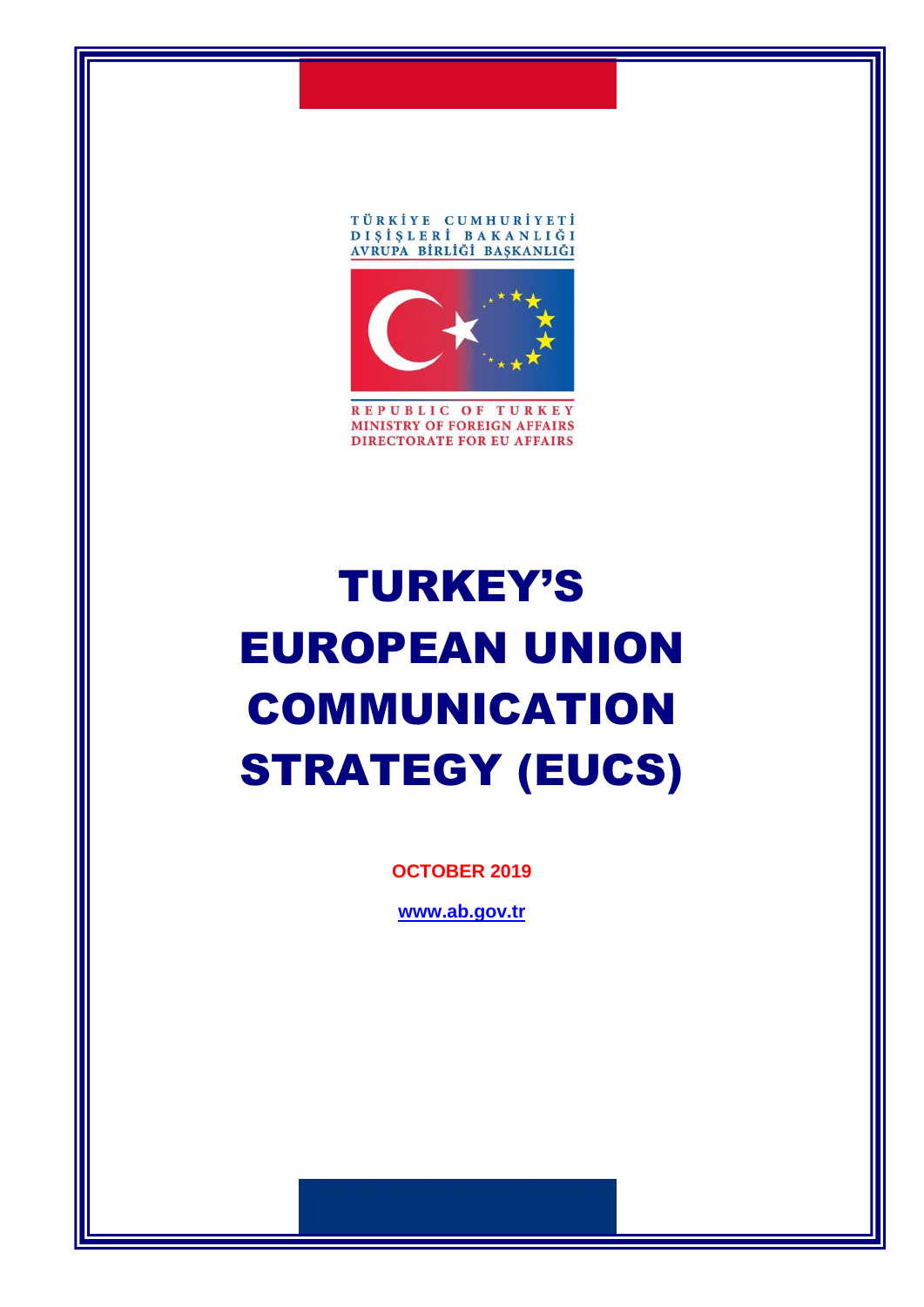#### **INTRODUCTION**

The key word is "communication"… Communication is the key instrument to inform both domestic and EU public opinions in an accurate and timely way about Turkey's efforts in its EU journey via establishing dialogue, mutual understanding and collaboration.

In this sense, EU Communication Strategy, devised with the contributions of relevant Ministries and public institutions, NGOs, media, academia and other circles, was put into practice in 2010.

Turkey's EU Communication Strategy was designed as a strategy with two components, based on the ascertainment that Turkey's EU membership will be the most difficult to achieve, but the most beneficial for both parties. While aiming to provide up-to-date, practical, tangible and clear information to the Turkish public opinion within the scope of the Communication Strategy for Turkey (CSTR), consisted the first component, informing the EU public opinion on the developments, reforms made in Turkey and the contributions of Turkey to the EU was intended with The Communication Strategy for the EU (CSEU), as the second component.

Numerous events and informative activities on political reforms and socio-economic transformation processes as part of the EUCS were organized during the implementation period, with the objective to raise awareness in Turkish/EU public opinion and to spread the achievements in this process at the grassroots. Different segments of the society were reached out through 9 May Europe Day events, informative meetings, contacts with the media, activities for children and youth, conferences, workshops, contests, civil society meetings, documentaries on successful EU projects, film days and publications as part of the EUCS. Thus, a contribution was made to the elimination of info pollution and clarification of the main issues regarding the EU in a plain language.

Turkey's EU harmonization process requires particularly the active participation and support of all segments of society, the civil society in particular, alongside public institutions and organizations. Keeping the dialogue and communication channels open with all segments of the society constitutes yet another essential dimension of this process. Hence, nationwide activities are implemented in order to keep the public informed on the negotiations at political and bureaucratic levels as well as the works at technical level so as to ensure better understanding of the EU membership process and eliminate mutual prejudices. On the other hand, the EUCS aims to remedy the current lack of knowledge in Turkish and EU public opinion by organizing numerous sports, cultural and academic activities, to anchor the ongoing discussions both in Turkey and the EU regarding Turkey's membership on concrete facts and to transform the standpoints based on "perception and concern" into "exchange of information and experience".

The EUCS, aspiring to keeping the dialogue and communication channels open at all times regardless of the periodic difficulties in Turkey-EU relations, continues to be implemented with a flexible, transformative and inclusive approach vis a vis changing conditions. The driving force of the EUCS is witnessing how the reforms carried out for Turkey's accession process affect each and every individual level,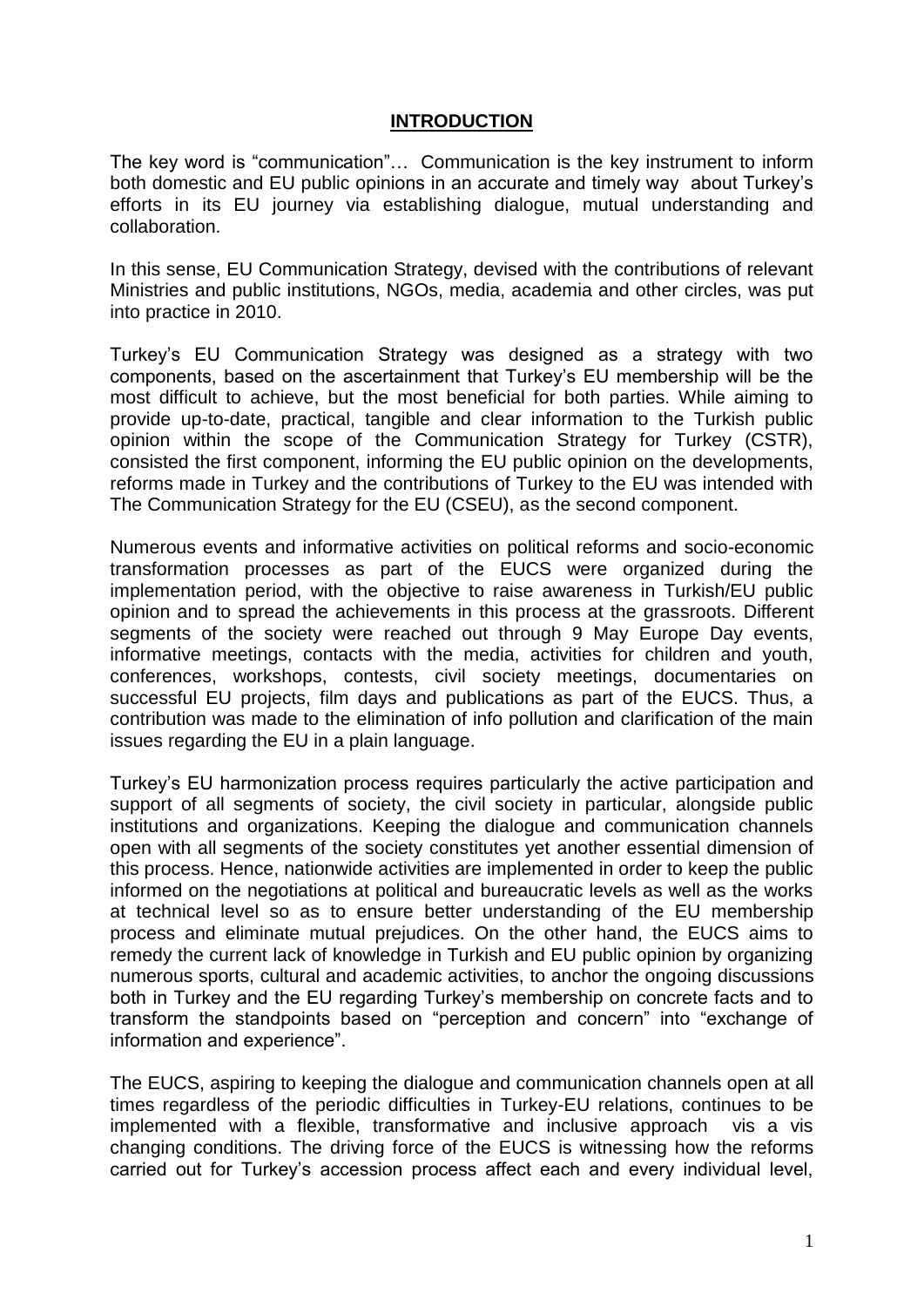taking part in building bridges of dialogue between peoples of Turkey and the EU, and more importantly, individuals and institutions writing success stories from Ardahan to Edirne.

It is very important for relevant public and private communication actors to endorse and claim the ownership of the EUSC as well as to contribute within their specialization areas to the future success of the strategy, as it was the case in the past.

The EU membership process of our country is the most important modernisation and democratisation project after the proclamation of our Republic. We would like to thank all parties involved in this modernization process and all public institutions and organisations for their contributions to the preparation and implementation of the EUCS, which serves as a guide to ensure a better understanding of this project.

 **Faruk Kaymakcı Ambassador Deputy Minister of Foreign Affairs and Director for EU Affairs**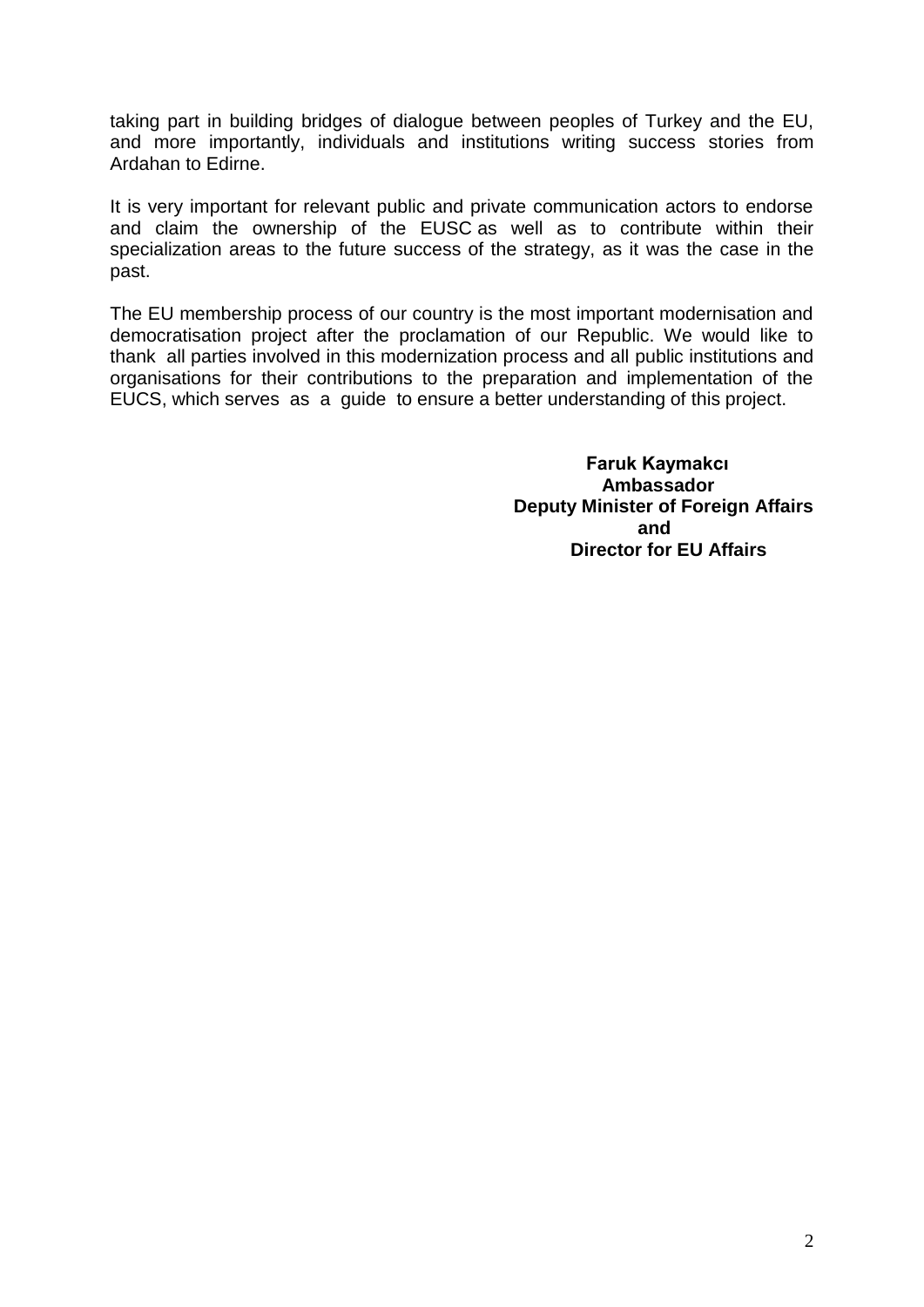## **TURKEY'S EUROPEAN UNION COMMUNICATION STRATEGY (EUCS)**

#### **EUCS: A Two-Way Strategy To communicate Turkey to the EU and to communicate the EU to Turkey**

- I. Communication Strategy towards the EU (CSEU)
- II. Communication Strategy towards Turkey (CSTR)

## **MAIN ELEMENTS**

The following elements are valid for both the CSEU and the CSTR unless stated otherwise.

#### **1. Comprehensive, Single and Flexible Strategy: Drawing up a Strategy generally agreed upon**

The aim is to develop and implement a comprehensive, flexible, dynamic, effective Communication Strategy, which is supported by an institutional structure, has the necessary financial sources and is always open to the participation and contribution of all actors.

This draft of Communication Strategy will be updated with the contribution of all relevant public institutions, civil society organizations (CSOs), academia and communication experts. Moreover, the European Commission and the Member States will be regularly communicated if it is required.

Under the general Communication Strategy, within the context of CSEU, differentiated **COUNTRY STRATEGIES** for the Member States (taking various parties and differences into consideration) will also be drawn up.

The CSEU is addressing all Member States (MS) and the EU Institutions. Priority will be given to the MS where the support for Turkish accession seems to be the least. Within this framework, the efforts made by the Ministry of Foreign Affairs would form a base for further initiatives.

Under the CSTR, differentiated strategies addressing various social groups (such as business environment, students, consumers, media etc.) might also be separately developed.

In conformity with the jointly designed agenda by other relevant partners, **ANNUAL PROGRAMMES** will be prepared and shared accordingly.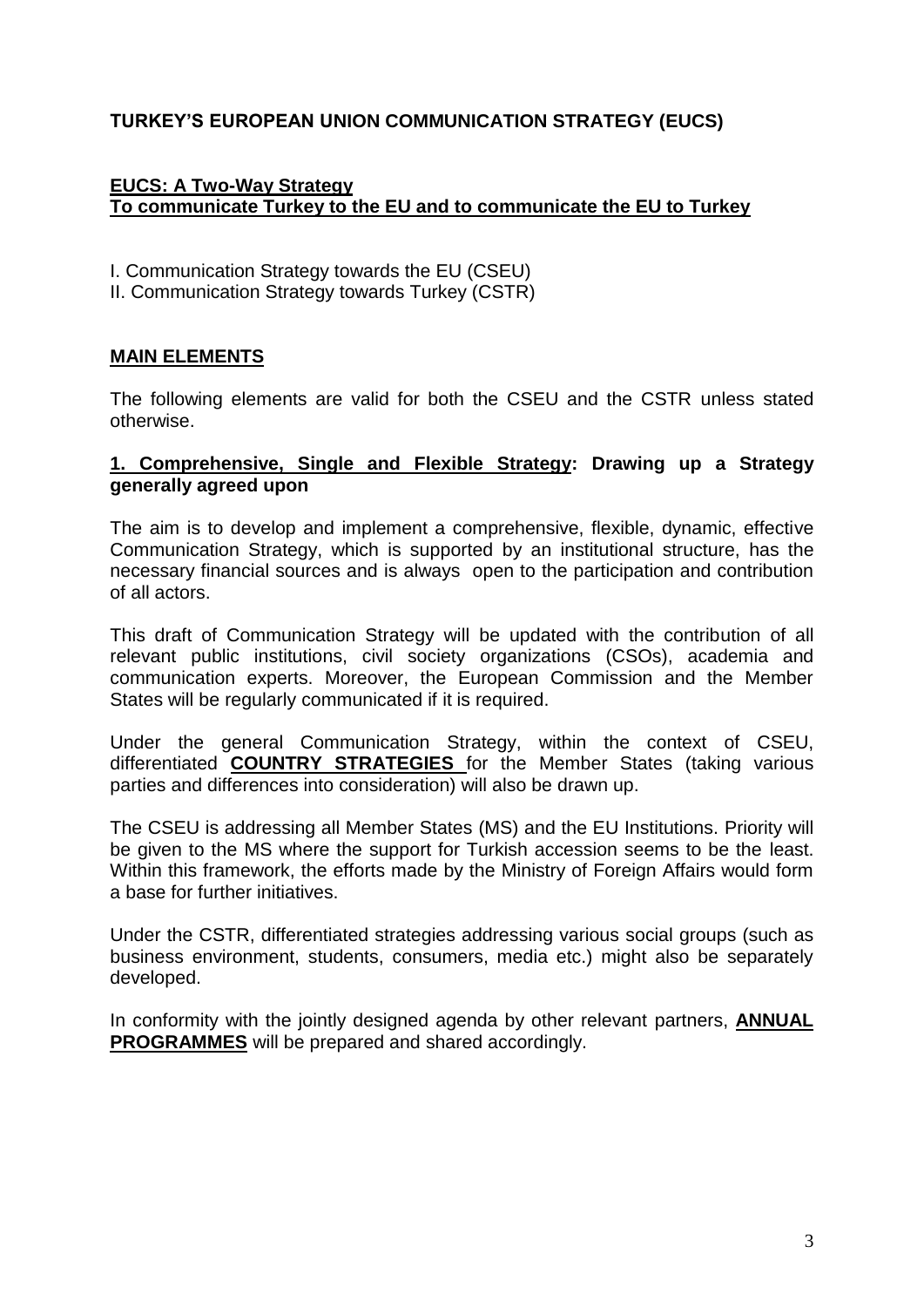#### **2. Structure and Actors: Establishing the structure and identification of the main stakeholders which will be valid for CSEU and CSTR**

- **I. EUCS Coordination Secretary/Director of the Directorate for EU Affairs Press and Public Relations Office:** The person who will be in charge of implementing and updating the EUCS, shall act flexibly and effectively, will work directly with related internal and external communication actors and will be in direct communication with the EU Institutions.
- **II. EUCS Advisory, Consultation and Coordination Board (ACCB) The** board will be composed of the main actors who can make direct and great contribution to the preparation and implementation and update of the EUCS. The ACCB when required will approve the project proposals and act in a flexible and dynamic manner. Other institutions that could provide effective contribution as regards communication might also be involved in the ACCB.

# **ACCB MEMBERS:**

## **Public Institutions:**

- 1. Presidency of the Republic of Turkey Directorate of Communications
- 2. Directorate for EU Affairs
- 3. Ministry of Foreign Affairs (DG for Overseas Promotion and Cultural Affairs, Our missions abroad)
- 4. Ministry of Interior (Department of EU Affairs and Foreign Relations, DG for Relations with Civil Society, DG of Provincial Administration)
- 5. Ministry of Environment and Urbanization (DG for Local Authorities)
- 6. Ministry of National Education (DG for Higher Education and Foreign Education, DG for European Union and Foreign Relations)
- 7. Ministry of Culture and Tourism (Department of EU Affairs and Foreign Relations, Yunus Emre Institute, Presidency for Turks Abroad and Related Communities, Turkish Cooperation and Coordination Agency-TİKA, DG for Promotion)
- 8. Ministry of Trade (DG for International Agreements and European Union)
- 9. Ministry of National Defence
- 10. Ministry of Youth and Sports (DG for International Organizations and Foreign Relations)
- 11. Ministry of Family and Social Services
- 12. Council of Higher Education YÖK
- 13. Grand National Assembly of Turkey (GNAT) (EU Harmonization Committee and Turkey-EU Joint Parliamentary Committee)
- 14. Turkey's National Agency
- 15. Turkish Radio and Television Corporation TRT
- 16. Union of Municipalities of Turkey

## **Civil Society Organisations**

- 17. Turkish Exporters Assembly-Türkiye Promotion Group
- 18. The Union of Chambers and Commodity Exchanges of Turkey TOBB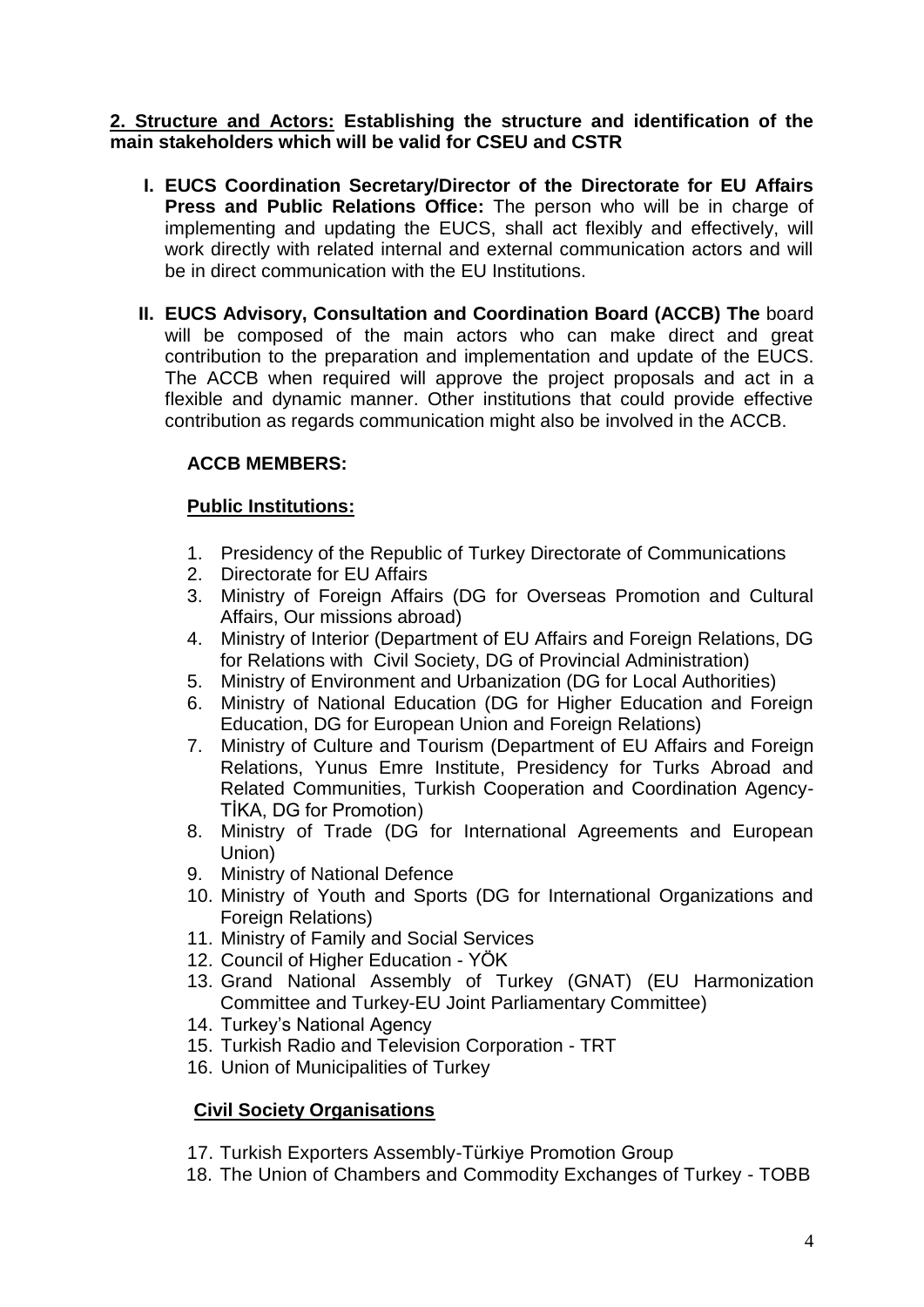- 19. Turkish Industry and Business Association TÜSİAD
- 20. Economic Development Foundation İKV
- 21. Istanbul Foundation for Culture and Arts İKSV
- 22. Foreign Economic Relations Board of Turkey DEİK
- 23. Independent Industrialists' and Businessmen's Association MÜSİAD
- 24. The Economic Policy Research Foundation of Turkey TEPAV
- 25. Civil Society Development Center STGM
- 26. Third Sector Foundation of Turkey TÜSEV
- 27. Turkey-EU Association TURABDER
- 28. Turkish Enterprise and Business Confederation TÜRKONFED
- 29. European Union and Global Research Association ABKAD
- 30. Turkish Economic and Social Studies Foundation TESEV
- **III. EUCS Board of Stakeholders and Supporters:** The board will be composed of all actors contributing to the EUCS by various means and participating in EU communication activities:

Presidency of Religious Affairs, Turkish Airlines, State Opera and Ballet General Directorate, Secretariat for the Promotion Fund Council, CSOs providing financial support, think-tanks, Academics, European Commission and EU Embassies in Turkey, National and Foreign Companies, Honorary Consuls, Professional Organisations of Tourism, CSOs of Member States, CSOs of Turkey that are active in MS etc.

The **EUCS Board of Stakeholders and Supporters** will be able to make suggestions and evaluations to **Advisory, Consultation and Coordination Board (ACCB)** to effectively implement and update the EUCS and support the communication activities. Additionally, it may also propose projects other than the submitted ones and implement these projects in collaboration with relevant public institutions and CSOs.

- **IV. EUCS Board of Monitoring and Evaluation (BME):** It will evaluate all kinds of communication activities and prepare the necessary financial and activity reports.
	- a. Representatives of institutions organizing the activities,
	- b. Representatives of diplomatic missions in the country or city where the activities are organized,
	- c. Independent observers, those could be determined by the BCG,

will act as BME.

- **V. EUCS Volunteers/Ambassadors:** Prominent singers, writers, artists, retired Turkish and foreign diplomats, students, foreign friends ("foreign friends") of Turkey, think tanks, EU specialised academics and EU Communication Volunteers etc.
- **VI. EUCS Contact Points:** The CPs will be assigned by all the participating actors of Turkey and the EU. There will be contact persons at Turkey's diplomatic missions in the EU Member States, MS Embassies in Ankara and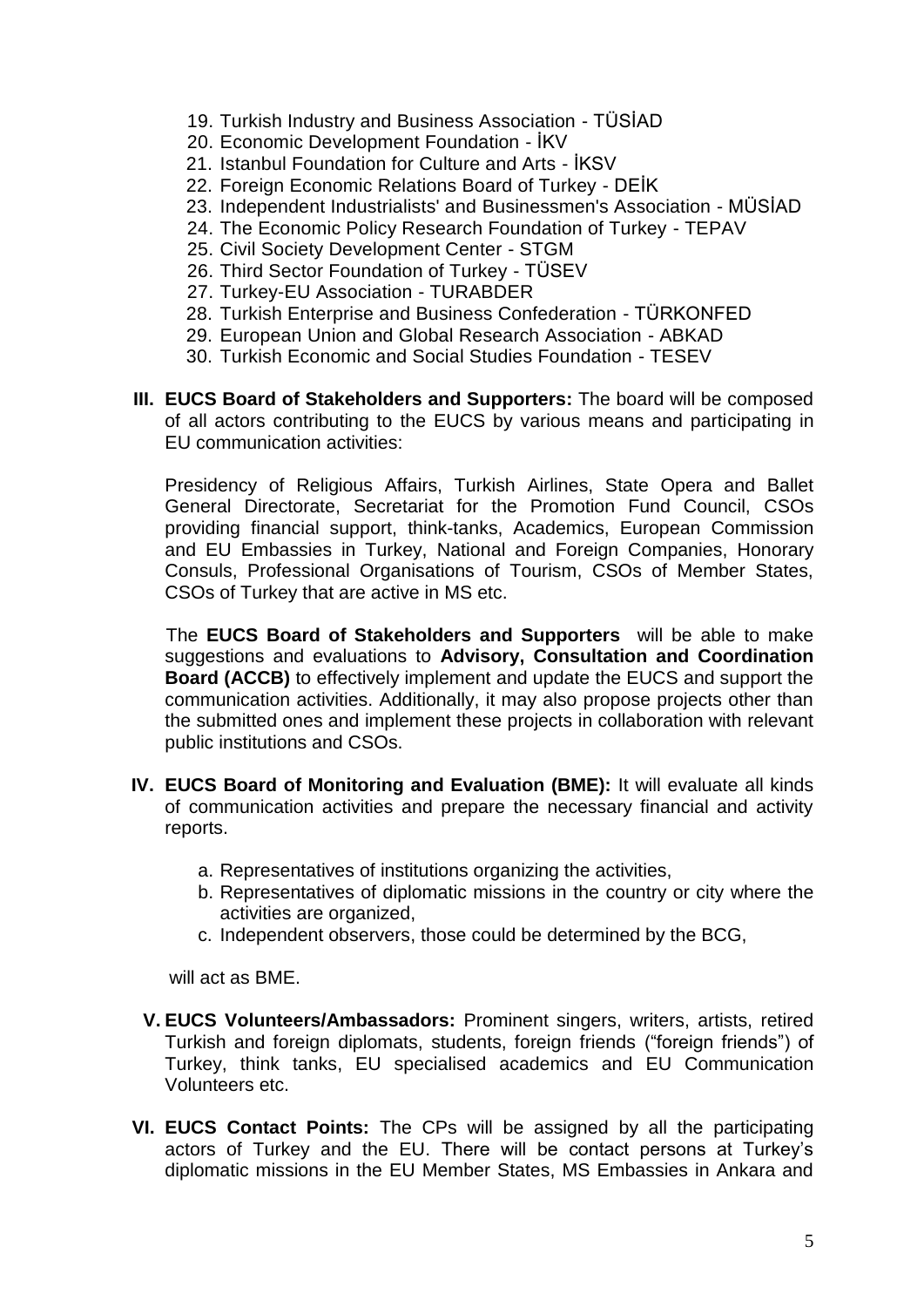from the capital cities of MS who would like to cooperate and take part in activities, the central public institutions and their provincial organizations, governorships, municipalities, communication and EU departments of universities, think-tanks, national / regional and local media companies, vocational organizations, trade-unions, CSOs, the Representations of CSOs in the EU Member States, Delegation of the European Union to Turkey in Ankara, EU Commission and other EU institutions who would like to be involved.

- **VII. EUCS Working Groups:** Different working groups comprising EUCS volunteers, EUCS contact points and professional communication experts will be established based on various groups, sectors or subjects, when deemed necessary.
- **VIII. EUCS Website Team:** The team will create and update the database, announce and schedule the EUCS activities, follow the project applications and publish documents.

#### **3. Working Method: Flexible, Effective and Transparent**

The projects in need of networking, in kind or in cash support, exchange of views or coordination are prepared in a certain format (Project Identification Form) and submitted to the EUCS Advisory, Consultation and Coordination Board, being the competent authority on the eligibility of the projects.

The projects which do not need any kind of support will be transmitted EUCS Coordination Secretary in order to provide coherency with the EUCS objectives and ensure coordination with the other EUCS activities.

All the applications are submitted and approved via e-mail and in a transparent way. It is possible to benefit from the "silence procedure" in order to conclude the approval process of projects in a rapid and flexible manner. All activities are planned and scheduled.

In addition to the projects submitted by different actors, the EUCS Advisory, Consultation and Coordination Board may also propose projects related to various, featured subjects and implement them with the relevant public institutions and the CSOs.

The EUCS will be applied without a new regulatory framework in the current institutional structures of the implemented authorities under the coordination and guidance of the Directorate for EU Affairs and where necessary, in consultation with other stakeholders.

Directorate for EU Affairs Press and Public Relations Office will function as the EUCS Secretariat and will be in charge of general coordination of the EUCS activities.

**4. Budget:** The budget of the EUCS accounts for appropriations of corresponding budget line of the relevant stakeholder authorities, in-kind or in-cash support from the private sector sponsorship agreements with companies; possible financial support from the European Commission; and voluntary contributions.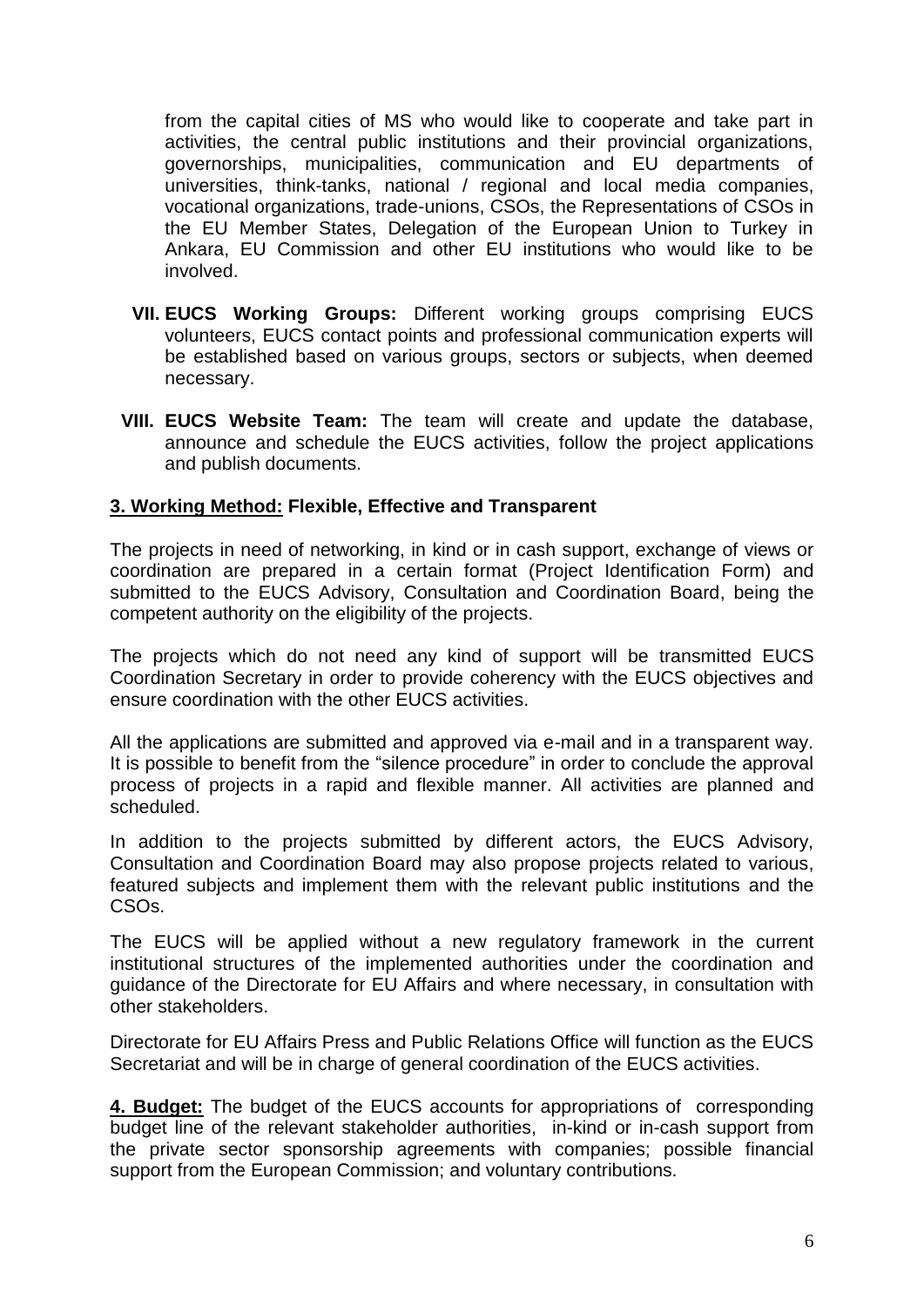**5. Duration and Timing:** The EUCS is a sustainable strategy consisting of short, medium and long-term priorities (activities).

Messages, target groups and timing of activities are as important as the activities themselves. In all activities, the selection of best timing and the most appropriate target group will be prioritized... In this respect, scheduling of all activities with the contributions of all relevant actors in time is essential.

E-communication tools like Facebook, Twitter and blog may also be used.

# **I. COMMUNICATION STRATEGY TOWARDS THE EU (CSEU)**

# **A) Main Objective:**

- Conveying the characteristics and messages of Turkey to the EU Member States and institutions in a positive manner and fostering EU public support for Turkey's EU membership.
- Coordination of communication activities in order to provide effectiveness
- Providing factual information regarding the progress in Turkey's reform and negotiation process
- Contributing to and enriching the discussions about the EU and Turkey
- Demonstrating contributions of Turkey's membership to the EU
- Synchronizing with the EU's (Commission) Communication Strategy for enlargement
- Synchronizing with the Member States' (MS) Communication Strategies for enlargement

#### **B) Messages: Formulating "General and Specific Messages" for the EU institutions and the Member States and ensuring a two-way communication system.**

EU will function in two ways. It requires listening and better understanding of the target groups (first direction) and preparing responses and appropriate messages accordingly (second direction).

The messages will be prepared and updated with the contribution of all actors. National and international studies on this subject will be taken into consideration.

#### **"General Messages" which are considered to be relevant at the current state of the Turkey-EU relations:**

- Our position and role inside thethe European System and Institutions
- $\div$  Turkey as a country sharing common values with the EU
- ❖ Turkey's role and weight in foreign policy
- Our active role in the fight against illegal immigration
- Our trade volume up to 60% with the EU and our Customs Union relationship
- Turkey is a key contributor to the security of Europe and European Common Security and Defence Policy
- Turkish economy's volume and place among World and Europe economies
- Our role in the "Alliance of Civilizations"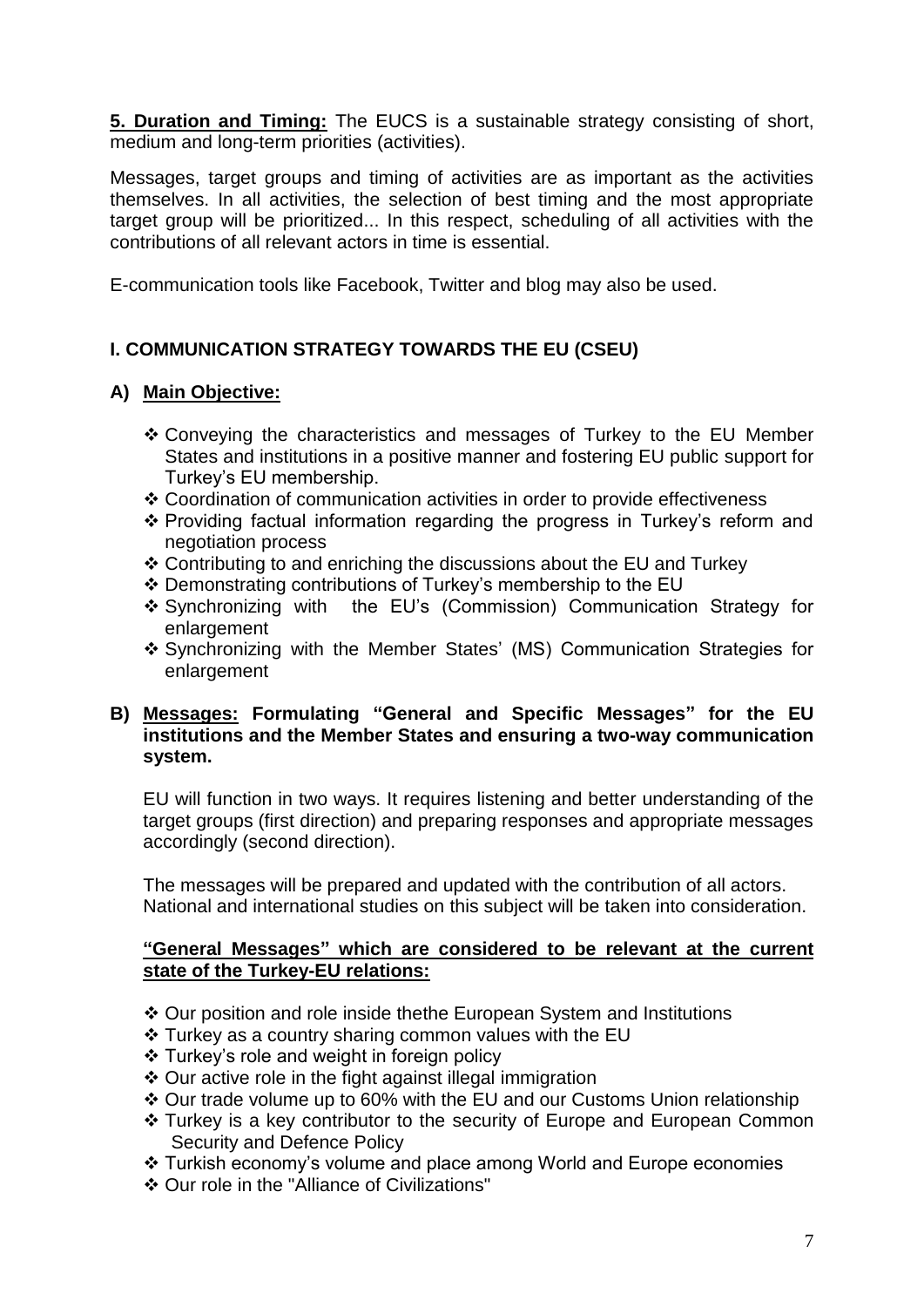- ❖ Peace and stability history created together
- EU would be incomplete without Turkey
- Our contribution to European energy security
- Turkey is a key contributor to the security of Europe in terms of the fight against organised crime and drug trafficking
- ❖ Dynamic, trained and qualified young population
- Turkey: cradle of civilizations and religions
- ❖ Secular and modern Turkey
- Turkey as a model country where different cultures have been living together in peace
- Turkey as an "Intercultural Bridge"

#### **Specific Messages:**

The specific messages will be prepared separately for target countries and institutions. It is also necessary to deliver different messages to different segments of the same country. The Ministry of Foreign Affairs and the Directorate for EU Affairs had already worked on this issue and specified the predominantly discussed topics regarding Turkey in each particular country. As a follow up to the work of the Ministry, the analysis will be deepened, and corresponding messages will be prepared with the help of institutions and academics for the purpose of better implementation. Finally, the third step is to determine the format and the way of spreading the messages with professional communicators.

#### **C) Target Group: Identification and prioritization of the target groups from the EU institutions and the Member States**

- Governments, Parliaments, Political Parties, European Party Families
- The European Parliament
- Diplomats of the Member States in Turkey
- \* Representatives working in the government and public institutions of the Member States dealing with the "EU and Communication".
- ❖ Press, TV, Cinema
- ❖ Think-tanks
- CSOs, general public opinion
- Professional organisations
- ❖ Students, Youth
- Foreign civil and military staff serving in Turkey
- Universities in Member States
- ❖ Member States' tourists coming to Turkey

#### **D) Instruments/Activities: Identification and prioritization of the instruments and the activities**

**Proposed Instruments and Activities: (At this stage, it does not contain a special priority order)**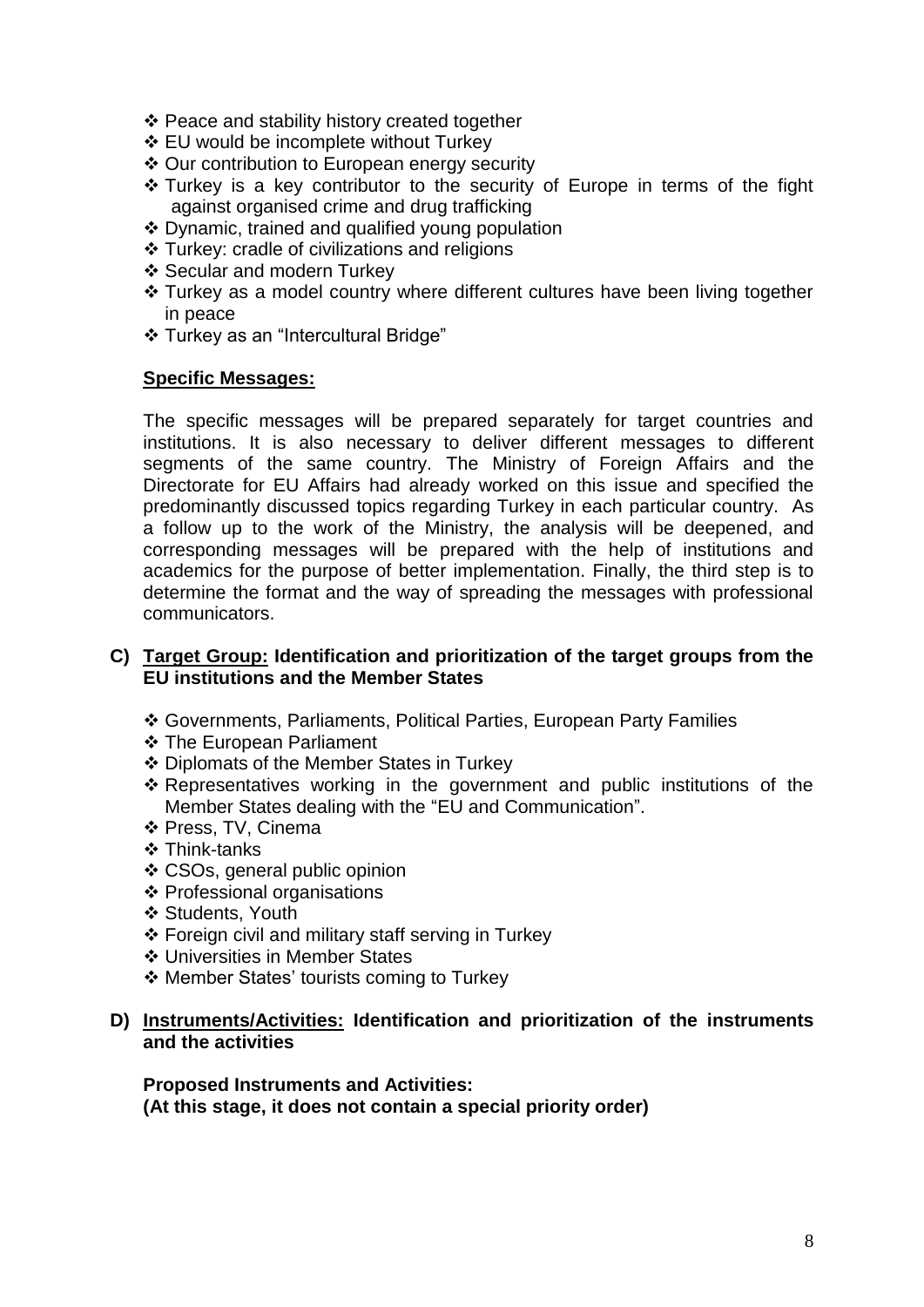## **1. Creation of a database**

- Analysis of the EU Member States' views regarding Turkey
- List of all studies which are realized on projects and activities
- Determination of each institution, organization and contact point in the strategy
- Preparation of lists (academics, press, think tanks, activities, contact points, board of participants etc.)

# **2. Image study**

- Apart from the EU accession process and with the resources available, assessing Turkey's image in the first group of countries where special and further actions are needed (and if necessary in the rest of the EU countries)
- Identification of issues where further improvement or changes are needed
- Determination of appropriate methods for further improvement with the collaboration of communication experts

# **3. Creation of the "Turkey Brand''**

Creating a "Turkey Brand"

- Based on the messages originating from pros/cons views and stances in favour of/against Turkey's EU membership
- Including slogans and mottos
- Based on a professional communication approach
- Having a promotional dimension

Timely organisation and properly demonstration of specific advertising campaigns targeting important international organisations, sport activities, artistic and cultural activities and fairs of the selected Member States.

## **4. Parliamentary cooperation**

- Relations and activities with the European Parliament and its trainees
- Cooperation with Turkey Friendship Group at the EP
- Political Groups/Parties
- European Political Party Families: Membership of Turkish political parties and their active participation in their meetings
- Contacts with and visits to the Member States' Parliaments, establishment of Friendship Groups
- Cooperation with the Grand National Assembly of Turkey (GNAT) EU Harmonization Committee
- Establishment of "Mixed Youth Parliaments" consisting of the youth of the Member States and Turkey Cooperation with the GNAT Committees on Foreign Affairs, Human Rights Equal Opportunities for Men and Women as well as Turkey-EU Joint Parliamentary Committee Council of Europe and Parliamentary Assembly of the Council of Europe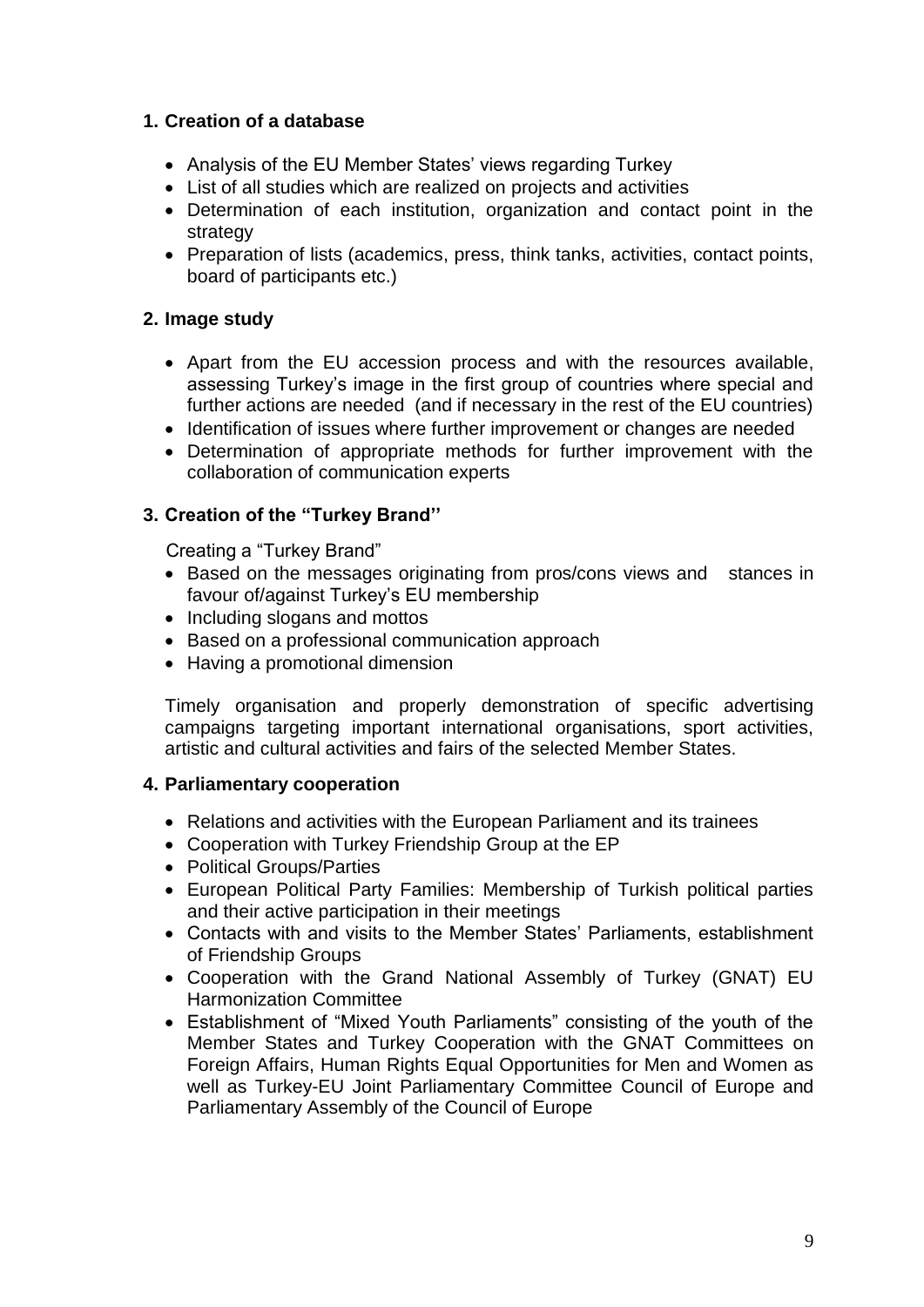# **5. Media**

- Working in collaboration with the Presidency of the Republic of Turkey Directorate of Communications (CIB) for the correct information of the international public, strengthening the EU orientation of the CIB.
- Regular informing sessions and visits for capital correspondents, other EU correspondents and editors
- Excursions for major capital correspondents
- Giving priority to invited media professionals from EU countries
- Cooperation with journalists which are of EU origin and resident in Turkey
- Increasingly and regularly updating press members with EU origin or guest press members in Turkey
- Establishing common platforms and organising activities for EU and Turkey's press members
- Communication with TVs and radios
- Cooperation on Turkish broadcasting and TR-EU news
- Increasing the EU oriented cooperation between TRT and Member State televisions
- Embedding positive informative messages about Turkey into programs of the national channels broadcasting abroad
- Timely responses to negative broadcasting about Turkey in the EU with explanatory information
- Cooperation with major TV and radio channels (identification of these channels and listing)
- Communication with regional and local TV channels and press
- Benefiting from the related programme of European Commission
- EUCS activities of Turkey's press counsellors in the EU
- Meeting content and sponsorship demands of the EU newspapers and journals regarding their Turkey special editions
- Effective use of social and alternative media channels
- Effective use of the artistic gallery of Presidency of the Republic of Turkey Directorate of Communications (CIB) in order to present the EU and Turkey in an artistic way
- Information programmes for Turkish press members working in EU countries
- Establishment of a Media Monitor/Analysis Centre with an EU focus.
- Embedding indirect messages about Turkey's EU negotiation process into Turkish TV serials which are broadcasting in the EU countries

#### **6. Cooperation with EU institutions and the relevant public institutions of the Member States**

- Relations with the Enlargement Group of the European Council
- Relations with EU ministries of the Member States
- Cooperation with the communication institutions of the Member States
- Addition of a communication dimension to the twinning projects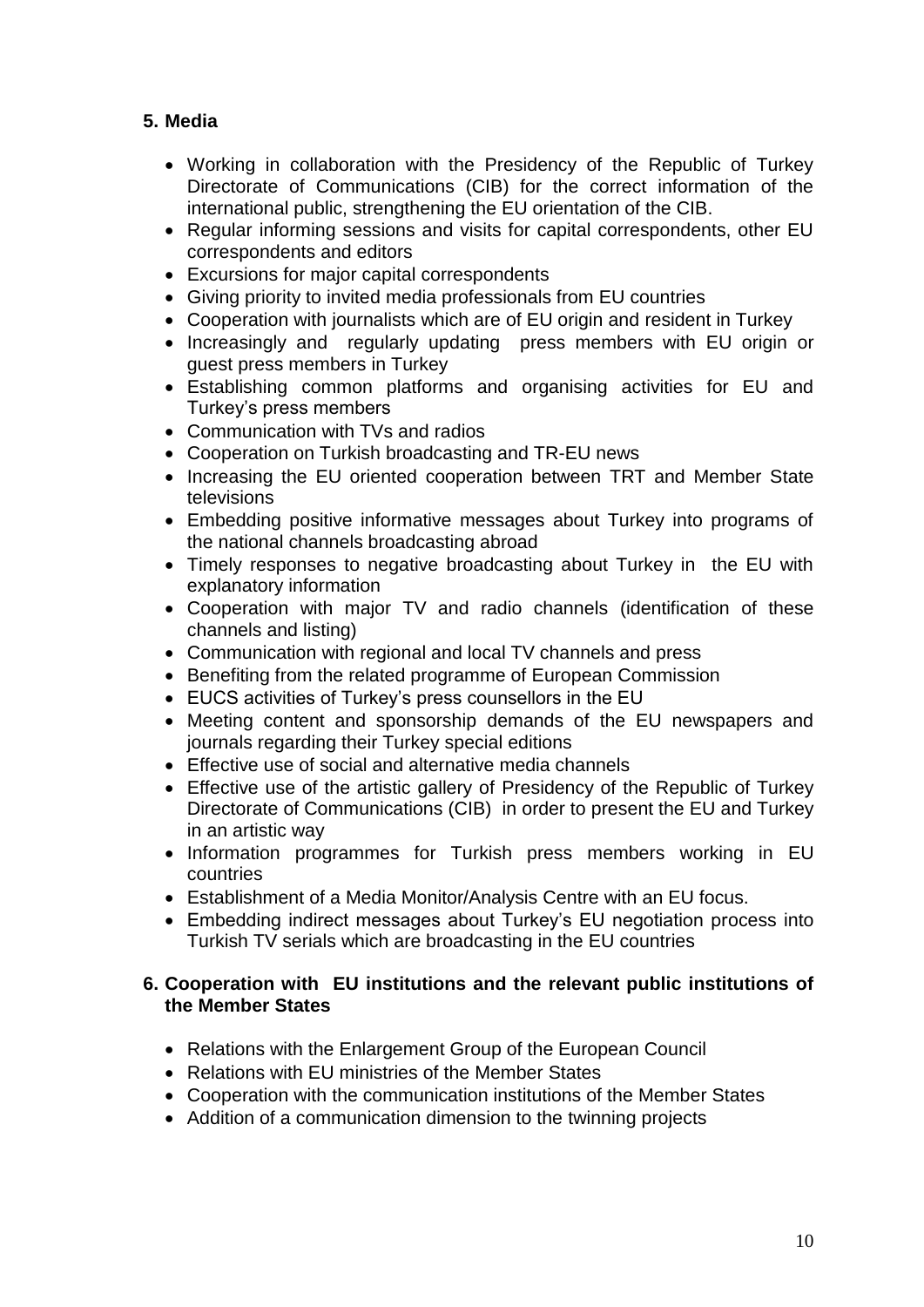# **7. Think-tanks**

- Encouraging the publication of reports and organization of meetings to put forward supportive arguments and messages regarding Turkish accession to the EU and ensuring academic support to think-tanks
- Giving support to the activities and publications of the think tanks (such as Aspen, Wilton Park, Chatham House, EPC, CEPS, IFRI, etc.) working on EU issues or participating in their activities
- Regularly informing the "EU Reflection Group" and "Independent Turkey Commission" and ensuring a balanced Turkey Report
- Establishment of and support to "Wise People Groups" in target Member States.

# **8. Cooperation and support of business environments**

- Organizational cooperation between Turkish and EU business environments (TÜSİAD, TOBB-Eurochambers, Turkish Confederation of Employer Associations (TİSK)- Business Europe, MÜSİAD, DEİK, TÜRKONFED)
- Gaining support for the accession process from Turkish business people investing in Europe
- Provision of in-kind and in cash support to the CSEU
- Creation of a "sponsorship mechanism" for companies
- Ensuring the active participation of private sector organizations and international companies of the EU Member States operating in Turkey, organizing and supporting activities in the countries they operate, aiming at the public opinions as well as the agencies shaping the public opinion

## **9. Military Cooperation**

- Demonstrating the existing good relations between Turkish and European Armies
- Increasing visibility of our contributions to the operations of European Common Security and Defence Policy (ESDP)
- Efforts to get supportive messages from the NATO members and/or General Secretary of the NATO for our EU membership

## **10. Networking of Turkish Civil Society Organizations and Vocational Organisations with their EU Counterparts**

- Organizational cooperation
- In-kind and in cash support to the CSEU projects
- Establishment of Turkey- Member States Civil Society Forums
- Establishing institutional relations with the cultural centres of the EU Member States (Institut Français Turquie, Goethe-Institut, British Council, Instituto Cervantes, Casa d'Italia etc.)
- Active participation of Turkish CSOs established in the EU, in the European Council, United Nations, EU and OSCE
- Determination of opinion leaders and organisation of CSO activities under leadership of these leaders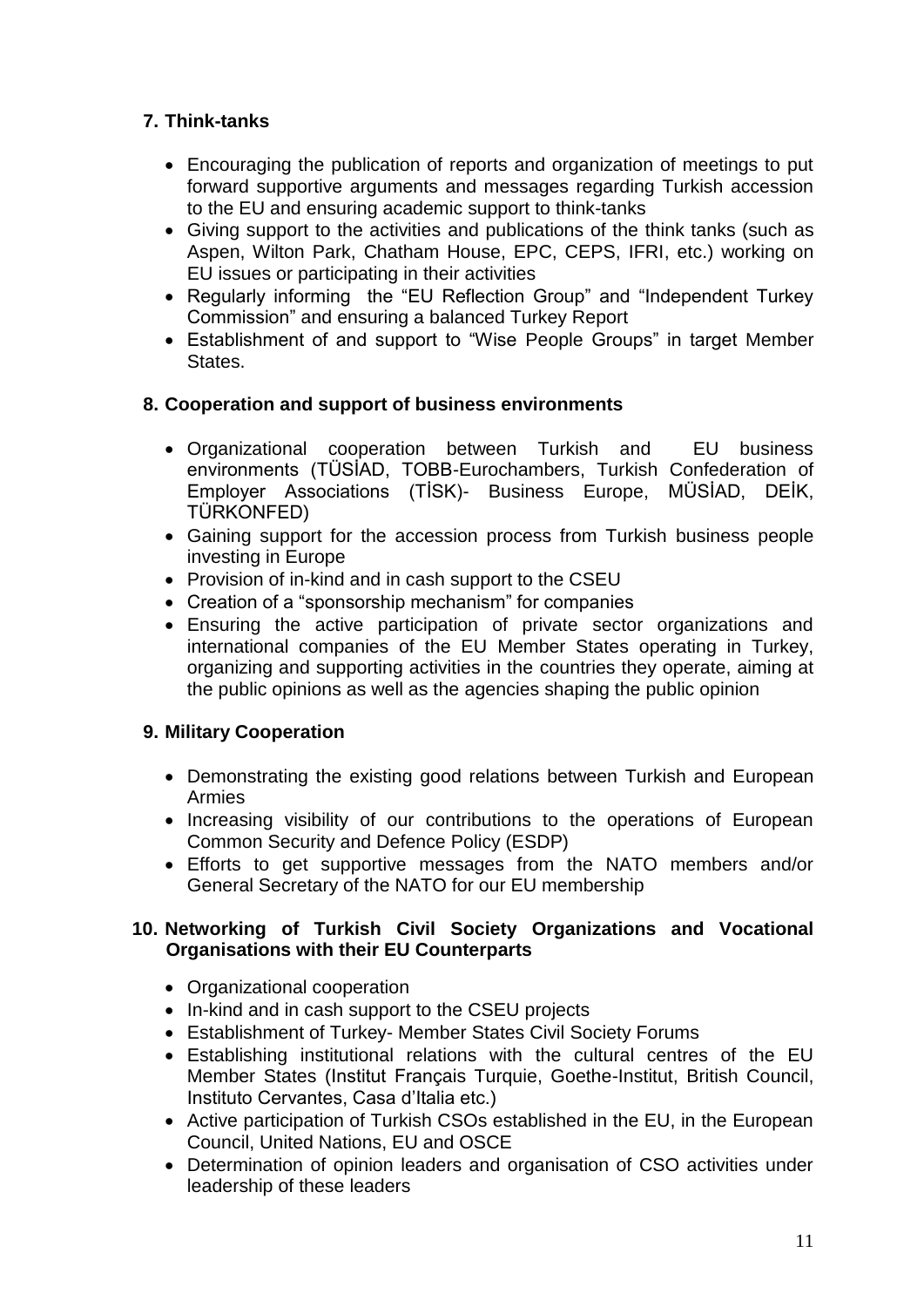• Provision of guidance by governorships and districts to local associations interested in EU issues

#### **11. Establishing coordination and parallelism of the Civil Society Dialogue with EUCS**

 Planning and implementing the activities in Civil Society Dialogue in order to support the EUCS

#### **12. Academic and student cooperation**

- Cooperation between universities, promoting and supporting academic and student exchanges
- Increasing the number of the Turkish universities which benefit from the EU education/exchange programs
- Closer cooperation with universities (centres, institutions) which have EU programmes and support EU research studies
- Orientation of Turkish exchange students together with Turkish National Agency in the framework of Erasmus+ Programme
- Establishment of networks of Erasmus Turkish students and Erasmus graduates in Turkey
- Establishment of mixed youth parliaments with the EU Member States (in the Organization for Security and Co-operation in Europe (OSCE) model)
- Organisation of EU model conferences
- Organizing events with cooperation with the Turkish National Agency
- Further activation of Jean Monnet platforms, scholarships and alumni
- Support to Turkish chairs at universities of the EU Member States
- Increasing EU dimension of TÜBİTAK and TÜBA studies
- Support to scientific studies in the EU field, provision of support to research studies on topics determined beforehand through research fund and other financial facilities
- Increasing cooperation among Turkey's national library and EU's libraries
- Preparing and updating lists of the students and academics abroad on country basis
- Close cooperation with Centre for EU Education and Youth Programmes
- Increasing number of students and academicians in EU programs
- Increasing number of the foreign students coming to Turkey
- Directing state scholarships towards EU programmes
- Increasing internship opportunities in the EU Institutions
- Providing support to student activities (the Turkish Days, parties)
- Communication with Turkish academics working at EU universities
- Ensuring more Turkish students to study at the College of Europe (Brugges and Natolin campuses), organizing joint activities with the College of Europe

#### **13. Cooperation between local authorities**

 Organization of and participation to joint festivals with important cities in the EU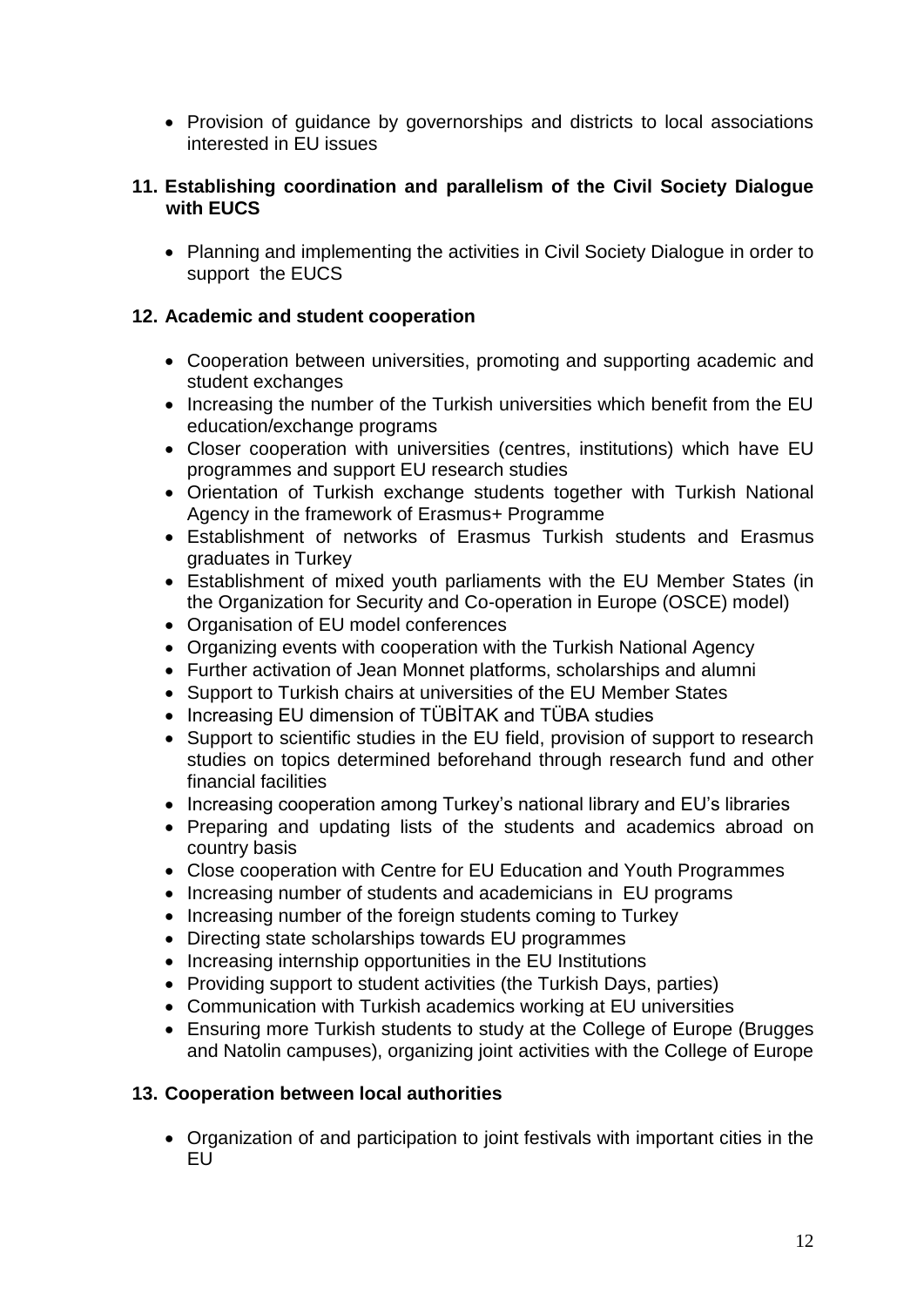- Joint activities with the Turkish Union of Municipalities and European Committee of Regions
- Joint projects with local governments within the scope of European Mobility Week
- Town-twinning projects
- Children/vacation exchange programmes
- Identifying the international organizations of which the local authorities are members and making them effective in communication.
- Realization of projects within the scope of Cross Border Cooperation Programme

## **14. Cooperation with the Turkish societies in EU Member States**

# **i. Turkish Associations in EU States**

- Preparation of country-based list of associations
- Raising their awareness about the EU
- Contributing to the acceleration of their integration into EU societies and organizing joint projects
- Raising their awareness about national and the EP elections
- Europe-wide coordination meetings (regular meetings in EP)
- Cooperation with city associations in Europe through governorships, districts and municipalities

# **ii. Cooperation with Turkish-origin parliamentarians in EU Countries**

- Preparation and update of lists of MPs and MEPs
- Regular exchange of views
- Bilateral information sessions
- Organization of joint projects

## **iii. Informing Turkish citizens who go to the EU countries to work**

- Increasing the awareness of the religious officials, teachers and Turkish citizens about the EU with the trainings in order to contribute to the EU integration.
- Organisation of trainings and meetings in EU countries by the relevant public institutions and CSOs
- Sending informative materials to Turkish associations and missions in EU countries
- Encouraging CSO's and EU citizens of Turkish origin living in Europe to carry out activities promoting Turkey in the eyes of EU public while effectively benefiting from the EU financial opportunities
- Encouraging and ensuring the active participation of our "expat" citizens and Turkish lecturers/researchers at foreign universities in promotional – communication activities

## **15. Cooperation with Turkey-resident EU citizens**

Communicating with and informing Turkey-resident EU citizens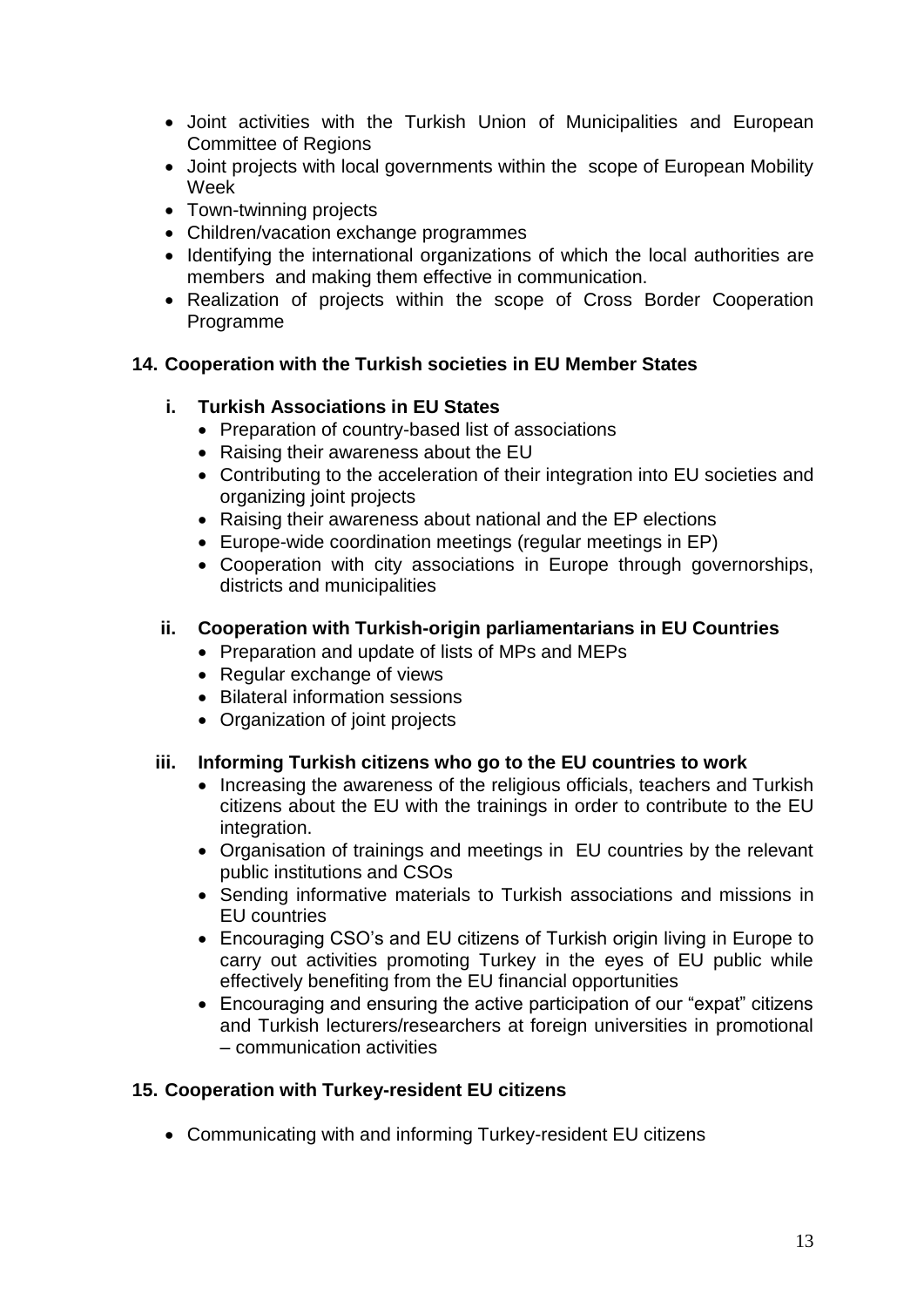- **16. Close cooperation with the representations of Turkish CSOs in the EU countries (the Turkish Industrialists' and Businessmen's Association - TÜSİAD, the Union of Chambers and Commodity Exchanges of Turkey - TOBB, MÜSİAD, Yunus Emre, KAGİDER Brussels Office, TUR&BO, SETA etc.)**
	- Preparing and updating list of major CSOs
	- Supporting to and coordinating their activities

## **17. Relations with prominent European Schools specialized in EU**

- Preparing and updating lists on country basis (College of Europe, LSE, ENA, EUI etc.)
- Increasing number of Turkish students in these schools
- Increasing scholarship facilities for graduate and Ph.D. programmes in selected universities which have EU programmes
- Provision of Turkish academics to lecture in influential universities
- Sending annually sufficient number of students to different departments of the College of Europe which is accredited in Turkey and establishing the Turkish National Selection Committee for the College of Europe
- Establishing a network within the scholarship students of the College of Europe

## **18. The efforts aiming to balance the negative attitudes of anti-Turkey groups**

Organisation of fair discussion platforms

#### **19. Improvement of inter-religious dialogue**

- Enhancing the relations and dialogue among religious officials
- Benefiting from the activities of Turkish-Islamic Union for Religious Affairs
- Providing positive messages mutually between religions
- Studies to overcome Islamophobia
- Increasing communication between the churches and synagogues of the religious minorities in Turkey with their counterparts in the EU and provision of their support to the process

#### **20. Arts**

- Ensuring that our artists play an active role within the framework of EUCS
- Enabling the concerts of our artists in Europe to reach appropriate target groups
- Timely scheduling of artistic events
- Delivering appropriate messages during activities
- Bringing an EU dimension to the Eurovision Song Contest
- Promotion and translation of important literary works of Turkish literature
- Use of professional methods for advertisement of artistic activities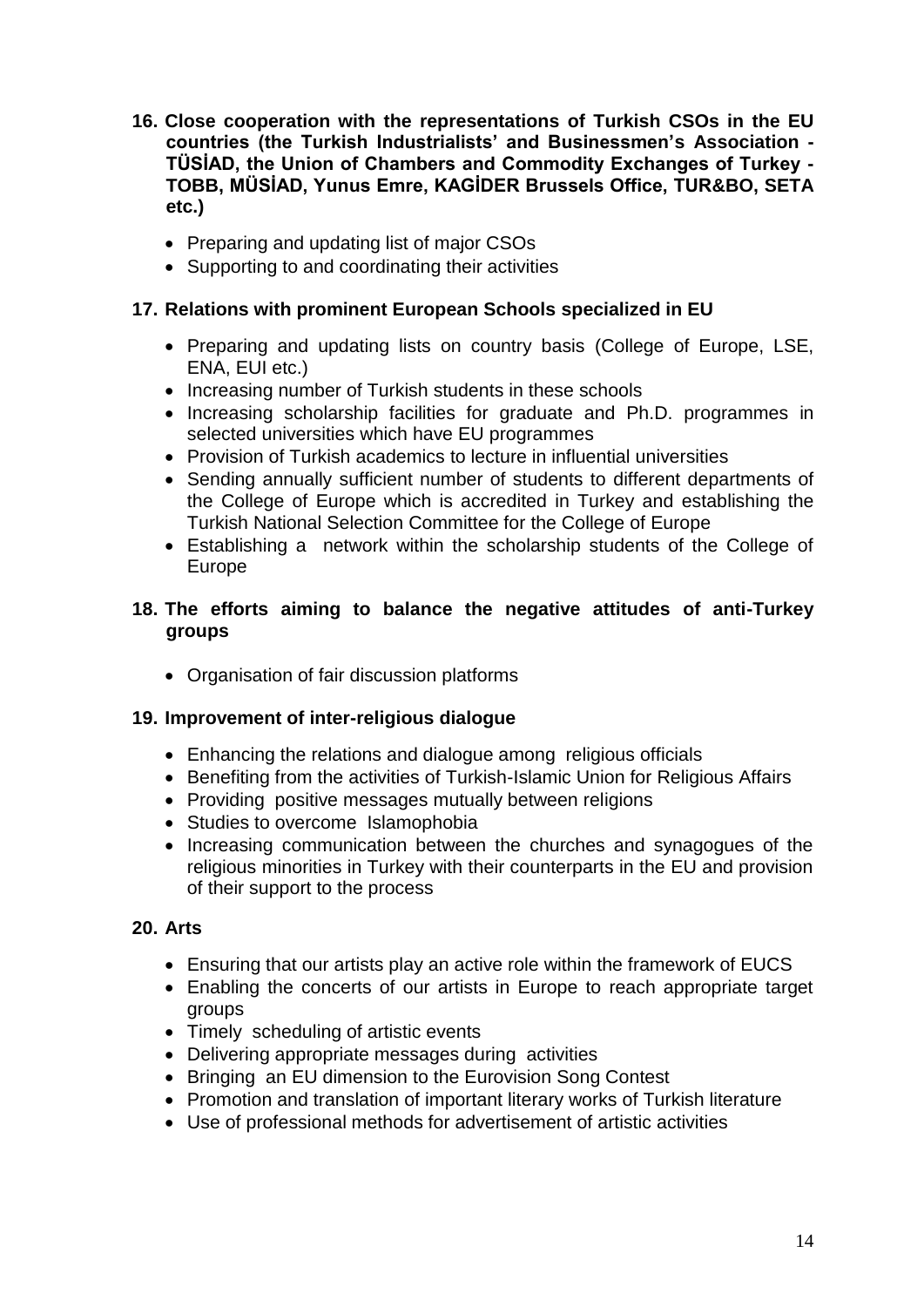- Promotion of different elements of Turkish culture and arts (semah, mehter, Turkish classical music, decorative arts and handicrafts etc.) through European tours to reach more than one Member State
- Activities and projects in the context of performing arts, especially theatre

## **21. Audio & Visual materials**

- Encouraging making films about relations and shared values between Turkey and the EU
- Preparation of films in response to the films deteriorating and destroving Turkey's image
- Following the film festivals and promoting the participation of Turkey to such organisations
- Promotion of advertising films

## **22. Sports people and our teams**

- Informing sports federations of Turkey about the EU accession process
- Bringing an EU dimension to matches of Turkish teams in the EU countries with side activities
- Emphasizing our Europeanness during European competitions

## **23. Benefiting from important events and activities in medium term**

• Establishing a prospective calendar collectively

## **24. Benefiting from tourism and our cultural heritage, promotion and informative activities**

- The projects of the Ministry of Culture and Tourism and of the private sector
- Projects of pilot "Turkish Houses"
- Development of effective communication methods by Turkish Airlines for EU passengers
- Encouraging initiatives to present Turkish cuisine in major cities of the EU countries
- Organisation of exhibitions, symposia, conferences etc. to promote movable cultural goods
- Training and certification of businesses that represent Turkish cuisine
- Cooperating with the Ministry of Culture and Tourism for joint projects that will create positive perception among European tourists, in our touristic regions
- Organizing Eurogastronomy Competition
- Producing joint projects with the union of historical cities (and similar unions detected)
- Promotion of tours to cultural and historical regions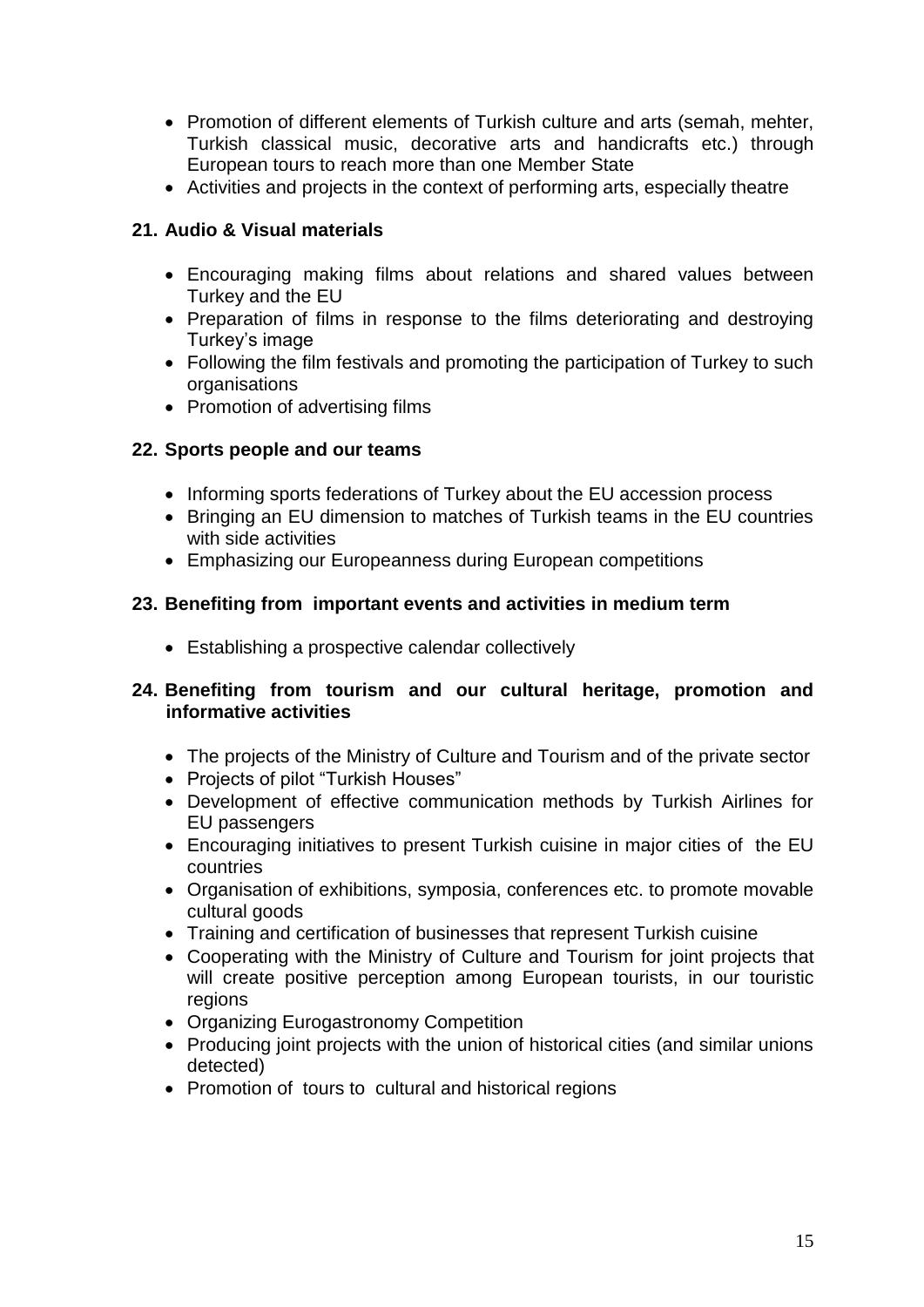## **25. Getting vocal support and declarations in favour of our EU membership from International Organizations of which we are a member**

UNSC, the Council of Europe, NATO, OIC, BSEC etc.

#### **26. Benefiting from our trans-Atlantic relations**

Activities in USA, Canada, EU and Turkey

#### **27. Benefiting from lobby, PR and communication companies to develop and implement the Communication Strategy**

 When resources are available and with the suggestions of Turkey's external offices (Embassies, Permanent Representations) when required

#### **28. Making use of Turkey and EU special occasions**

- 23 April
- $\bullet$  9 May
- 19 May
- 29 October: Bringing an EU dimension to the receptions organised on national days and organisation of cultural and artistic activities representing Turkey in the EU countries on these special days
- Organisation of "Traditional Turkish Days" in the Member States and the candidate countries for the purpose of better introducing Turkish culture

#### **29. Other activities**

## **II. COMMUNICATION STRATEGY TOWARDS TURKEY (CSTR)**

#### **A) Main Objective:**

- $\triangle$  Informing citizens and all sectors about the EU and our accession process, obviating disinformation and overcoming prejudices and misperceptions
- $\triangle$  Informing citizens and all sectors about the prospective positive impact of accession process and EU membership on our daily lives
- Demonstrating the benefits of the EU financial cooperation projects
- $\triangle$  Improving the quality of debates related to the EU by ensuring the scientific basis of the debates
- Forming a sound public opinion about Turkey's accession process and ensuring the public embracement of the reform and accession process
- Coordinating the communication activities to enhance their impact
- **B) Messages: In order to ensure the two-way functioning of the EUCS "General and Specific Messages" are required to formulate based on the specific needs of different groups and the provision of sufficient and accurate information**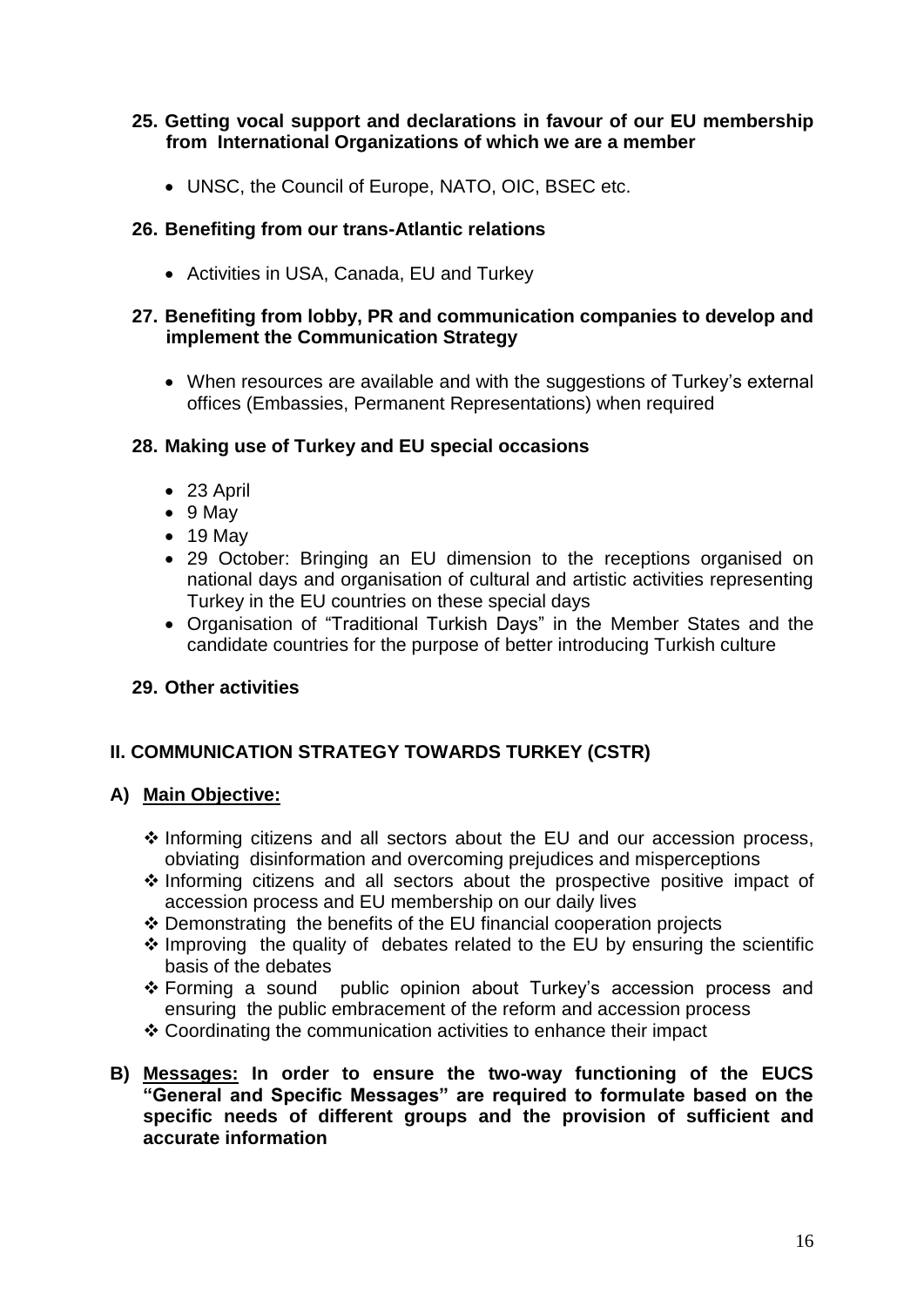The CSTR will function in two ways. It requires public to be communicated well in order to address their needs for information, their interests and concerns (first dimension), and preparation of responses and messages accordingly (second direction).

The messages will be formulated and updated with the contribution of all actors.

## **General Messages:**

- ❖ Emphasizing that our interests and sovereignty can be protected by taking part in the decision-making mechanism in the European system
- The importance of the EU as a structure and a set of shared values
- EU membership as a modernization project for Turkey
- $\div$  The benefits of the accession process and membership for specific sectors (workers, students, women, consumers, handicapped, health sector, artists etc.)
- Contribution of the Customs Union to the growth of the Turkish economy
- \* The messages to overcome misperceptions (that we will lose our sovereignty, the EU is an integral block and doesn't want Turkey's membership, the EU imposes its own conditions, the EU will divide Turkey, the Customs Union is disadvantageous for Turkey, Turkey will lose its cultural identity after membership etc.)

#### **Specific Messages:**

Specific messages will be generated for different groups. The messages towards the tourism sector, workers, students, women, consumers, the handicapped, business, agricultural sector and health sector will be created in cooperation with relevant institutions.

#### **For different social stakeholders:**

- ❖ The requirements of the accession process
- $\cdot$  The specific impact of membership for the relevant social parties in every negotiation chapter
- The financial opportunities of the accession process and membership
- The EU community programmes (particularly about education and youth)
- Progress made by Turkey during the negotiation process

#### **C) Target Group:**

- Political parties and their groups in the GNAT
- ❖ Public officials
- **❖** Media
- Chambers of Trade, Industry and Agriculture and SMEs
- ❖ Trade Unions
- Universities, Academicians, Teachers, Youth, Students, Children
- ❖ Women
- Think-tanks and Research Institutions
- ❖ Religious Officials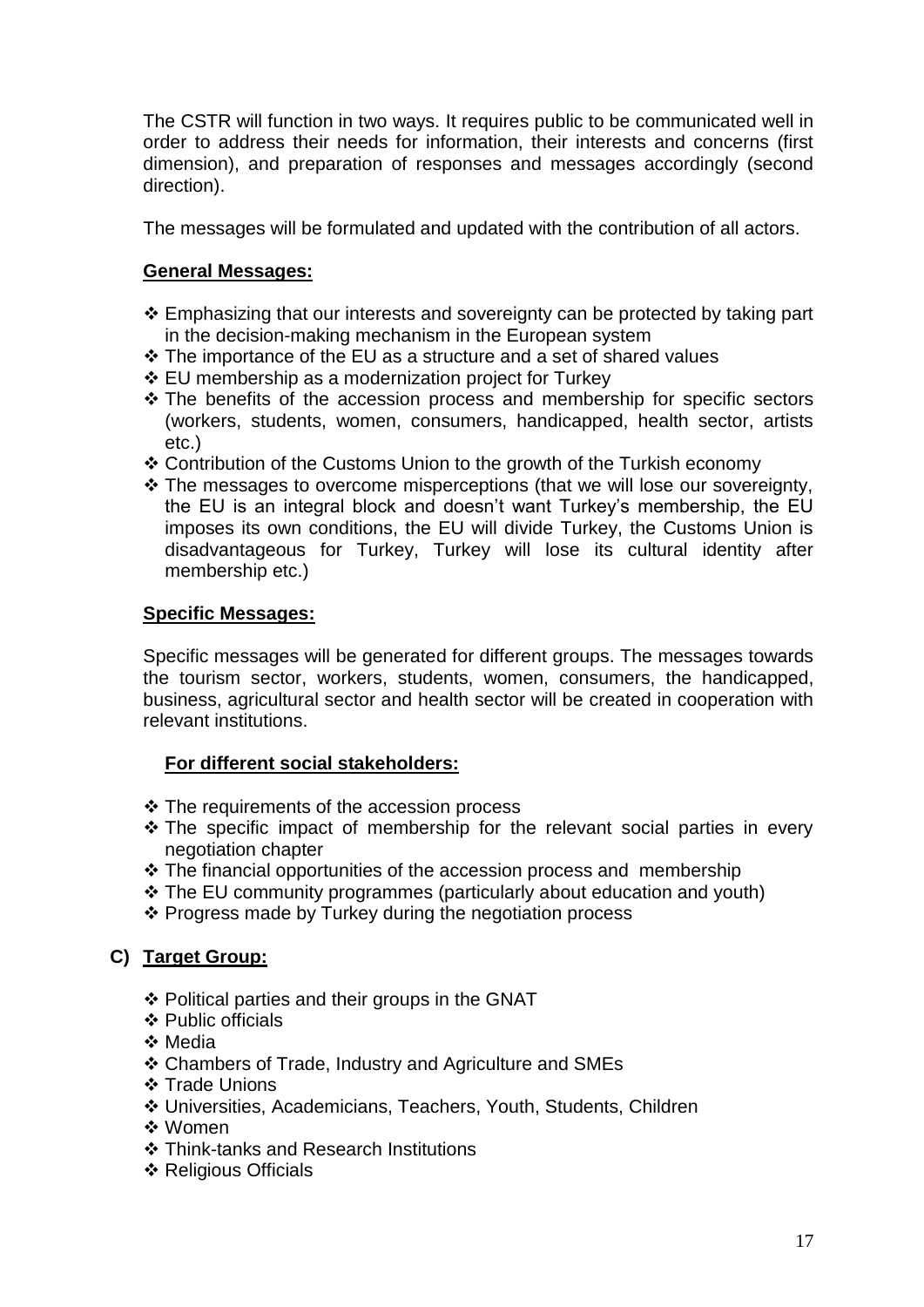## Local Governments

## **D) Instruments/Activities: Identification and prioritization of instruments and activities**

## **Proposed Instruments and Activities:**

## **1. Update of a Database**

- Collecting and updateing data on the information need of public
- Listing all practices including projects and activities conducted
- Listing all institutions, organisations, contact points involved in the EUCS

# **2. Image Study**

- Investigating the image of the EU in Turkey
- Identifying the issues which necessitate improvement or change
- Determining appropriate methods for further improvement with the collaboration of communication experts

# **3. Working with the Grand National Assembly of Turkey (GNAT)**

- Informing political party groups and members
- Working in coordination with Turkey-EEC Joint Parliamentary Committee and the Committee on EU Harmonization
- The European Political Party Families: Membership of our parties and their effective participation in the meetings
- Establishing contacts with and visits to the Member States' Parliaments
- Contacting intensively with the EP
- Staff exchanges and internship opportunities

# **4. Media**

- Regularly informing editors, columnists and correspondents about the accession process
- Enabling media representatives to participate in common discussion platforms with their counterparts from the EU Member States
- Informing the regional and local press about facilities and developments of their regions
- Informing national, regional and local media about the opportunities available for their region
- Benefiting from the European Commission's related programme about media after fulfilling the prequisite
- Constituting of a Media Monitor/Analysis Centre with an EU dimension
- Making promotional short films / public spots explaining the positive effects of EU membership on our daily life to be broadcast on our national televisions in order to create a healthy public opinion regarding our membership process.
- Presentation of projects implemented in different regions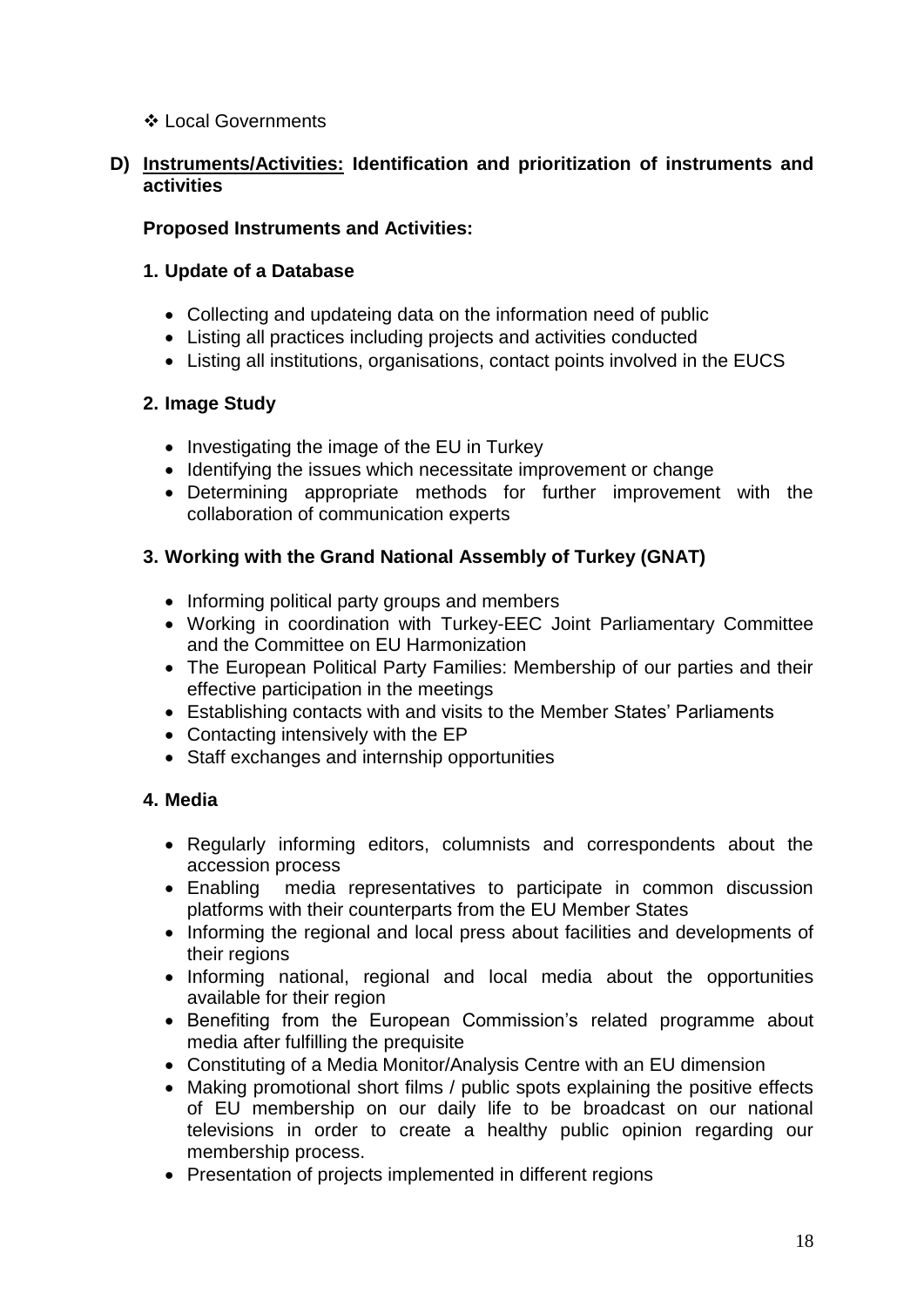- Using the 'Local Media Training Seminars' as informative platforms to inform the local media on the EU
- Increasing the EU dimension of broadcasting for media
- Embedding appropriate messages promoting EU in TV series
- Effective use of social media

## **5. Think tanks**

- Collaborating for the preparation of messages for the public
- Organisation of activities and meetings in order to discuss the EU and Turkey's accession process
- Providing academician support

## **6. Cooperation and support of business environments**

- Informing the business community about technical work and political developments
- Support of the business community to reach the target groups
- Contribution of Chambers, Stock Exchange and Unions (primarily from the Union of Chambers and Commodity Exchanges of Turkey (TOBB) and Industrialists' and Businessmen's Associations (SİADs)) to the CSTR
- Provision of in cash and in kind support to the CSTR
- Creation of a communication network within the consortiums of Enterprise Europe Network

## **7. Military Cooperation**

- Effective collaboration with military institutions during the EU accession process
- Providing information on Turkey-EU relations during military service

## **8. Cooperation of the Civil Society and Vocational Organisations with their EU counterparts**

- Support to reach the relevant target groups
- Cooperation with the Civil Society Development Centre
- Organisations for informative purposes
- Provision of in cash and in kind support to the CSTR
- CSOs' idea exchanges with their counterparts in the Member States and work together to inform social groups
- Meeting with their counterparts from Member States and exchanging views
- Cooperation with the Ministry of National Education on vocational education

#### **9. Establishing coordination and parallelism of the Civil Society Dialogue Programme with EUCS**

• Planning and implementation of the Civil Society Dialogue Programme in such a way to support the EUCS.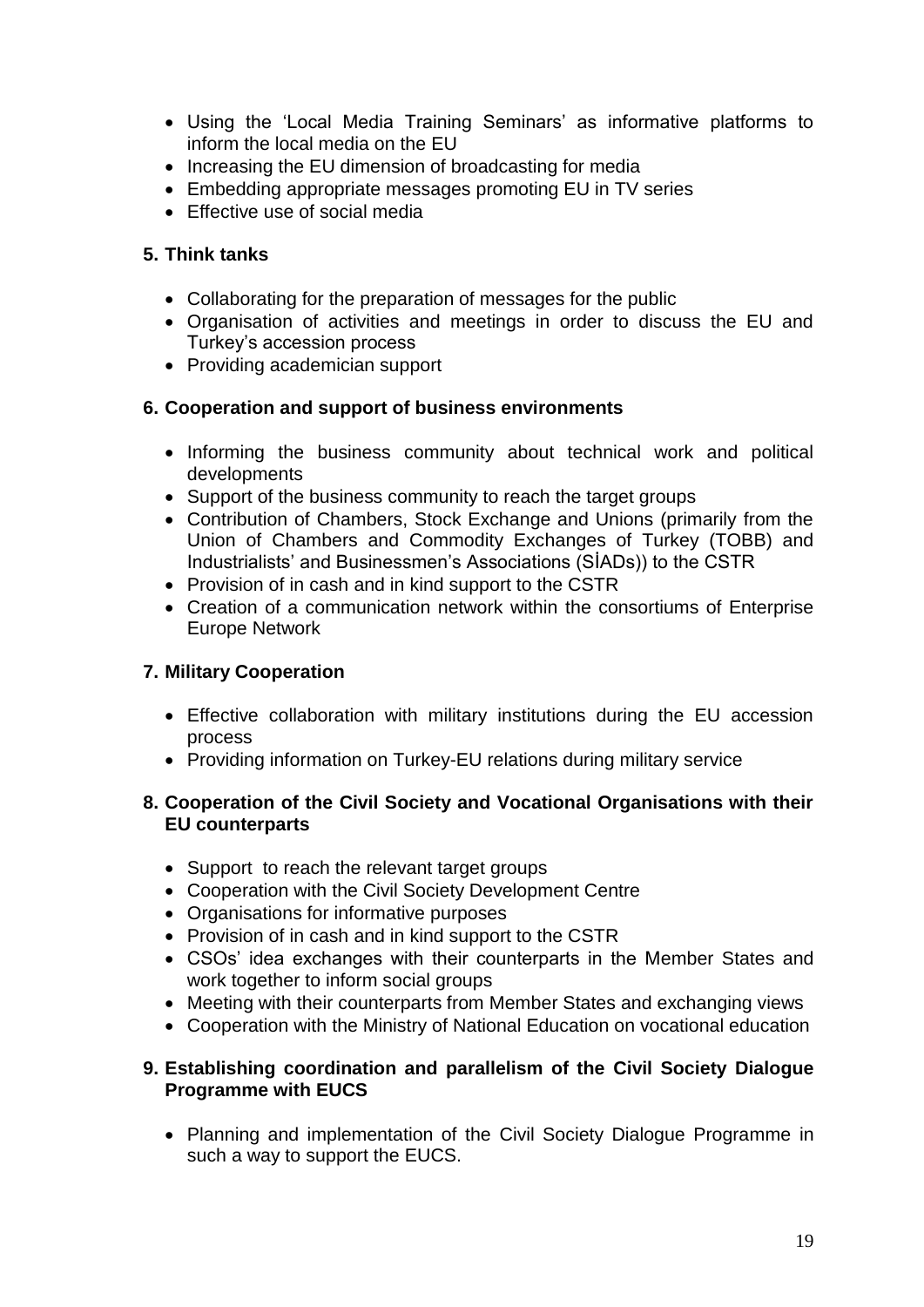# **10. Academic and Student Cooperation**

- Joint activities with universities to inform students about the EU process
- Establishment of an academic discussion platform regarding relations between Turkey and the EU and also certain sectors
- Activation of "EU Research and Implementation Centres" at the universities
- Organisation of panels and forums at the universities about specific aspects of the EU
- Informing students and teachers in primary and secondary schools
- Emphasis on Turkey's European aspects in primary, secondary schools and university text books
- Training of teachers to reach students
- Benefiting from the Media Literacy Program, preparation of the EU Literacy Program and including this program into the primary education curriculum
- Inclusion of EU lectures in training programmes
- Informing students on EU in youth camps in coordination with Ministry of National Education, Ministry of Youth and Sports and Presidency for Turks Abroad and Related Communities

#### **11. EU Dimension in Governorships and Districts through Cooperation with Local Authorities**

- Organisation of joint festivals in Turkey with the Member States
- Development of Town-Twinning Projects
- Informing local authorities about EU financial sources
- Bringing visibility to the local authorities' EU projects
- Monitoring of EU issues at the governorships and active participation of governorship experts in promoting EU issues in provinces (Permanent Contact Points for the EU)
- Working with Regional Development Agencies
- Using materials (TV, broadcast, brochure) about the EU in intensively used public determined by governorships and districts

#### **12. The efforts aiming to balance the negative attitudes of EU sceptics and anti-EU groups**

• Organisation of discussion platforms and fair debates

#### **13. Improvement of inter-religious dialogue**

- Improvement of cooperation and relations among religions and religious officials
- Organisation of visits and common activities for religious officials

#### **14. Advertisement**

• Preparation of slogans and messages about the benefits of EU membership with communication experts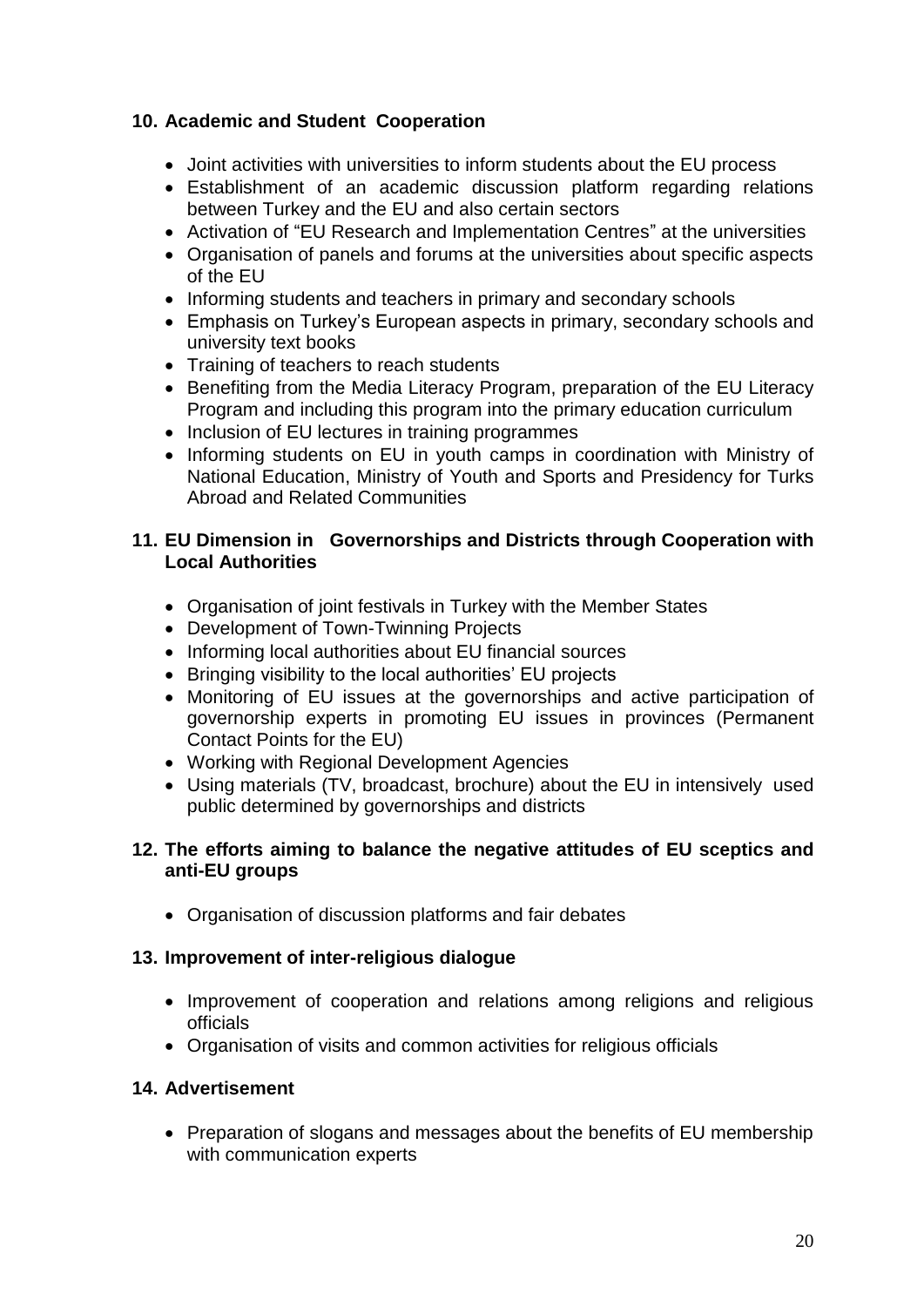- Preparation of messages for TV, radio, newspaper, billboards and electronic boards with advertisement agencies
- Publication of brochures and posters
- Preparation of informative programmes about the EU
- Provision of basic information about the EU in widely used public service areas through the appropriate materials (green card covers, documents given to students, documents given by health institutions, etc.)

## **15. Cultural, promotional and informative activities**

- Organisation of common concerts with the artists of the EU countries
- 9 May Europe Day activities including promotional advertising
- Organisation of activities like festivals in big cities on 9 May
- Organisation of European film festivals in different cities
- Organisation of competitions for students about different aspects of the EU
- Adding EU oriented lessons to the educational programs (tourism guiding, hotel management and restaurant training programs) for tourism employees
- Establishment of a call centre for questions about the EU (ALO EU!)
- Organisation of promotion tours ( road shows) all over the country
- Preparation of visual materials about Turkey and the EU and undertaking visibility activities in cities with "EU-Turkey Promotion Buses"
- Organisation of working breakfasts/lunchs/dinners with professional organizations, NGOs and academicians
- Increasing the number of EU Information Centres
- High level activities which are organized in collaboration with the EU or some Member States for messages to the Turkish public
- Organisation of activities with EU artists (concerts, shows, plastic arts exhibitions, workshops etc.)
- Temporary exchange of experts from Turkey and the EU for "training on arts" and creation of common platforms in this field
- Activities in the context of performing arts (opera, theatre, ballet etc.)
- Provision of resources to the project proposals of EU Culture Programme, Universal Exposition (EXPO), EURIMAGES, European Audio-visual Observatory, Union for Mediterranean, European Heritage Days
- **16. Demonstrating results of the EU financial cooperation projects to the public with the Central Finance and Contracts Unit - CFCU and other relevant parties**
	- CFCU information
	- Turkey's National Agency information

#### **17. Benefiting from lobby, PR and communication companies to develop and implement the Communication Strategy**

- **18. Making use of Turkish and European special occasions** 
	- 23 April
	- $\bullet$  9 May
	- 19 May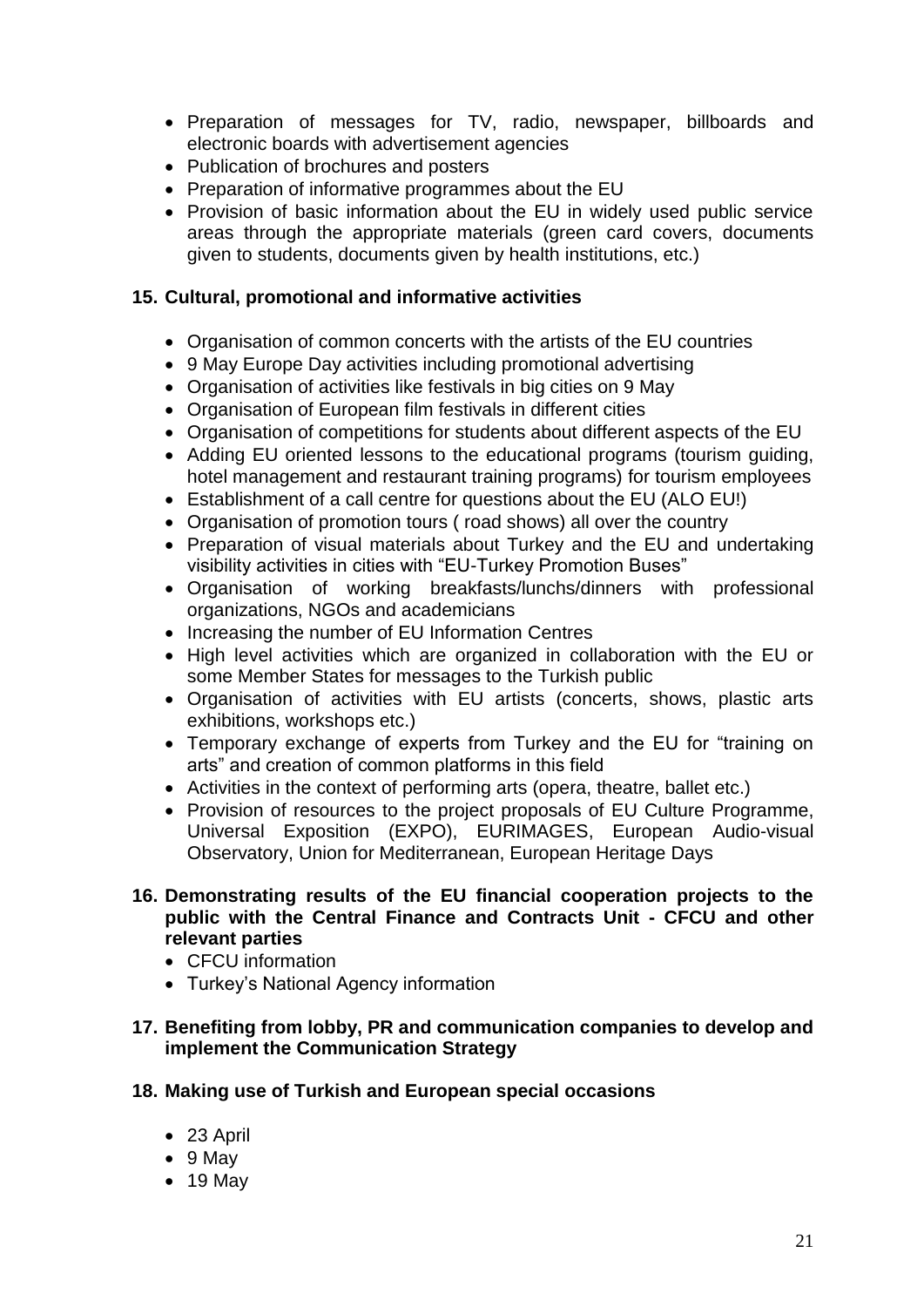- 29 October
- **19. Other activities**

## **For detailed information on EU Communication Strategy:**

Republic of Turkey Ministry of Foreign Affairs Directorate for EU Affairs Press and Public Relations Office Mustafa Kemal Mah. 2082. Cad. No: 5 Bilkent 06800 ANKARA - TURKEY Web Site: www.ab.gov.tr